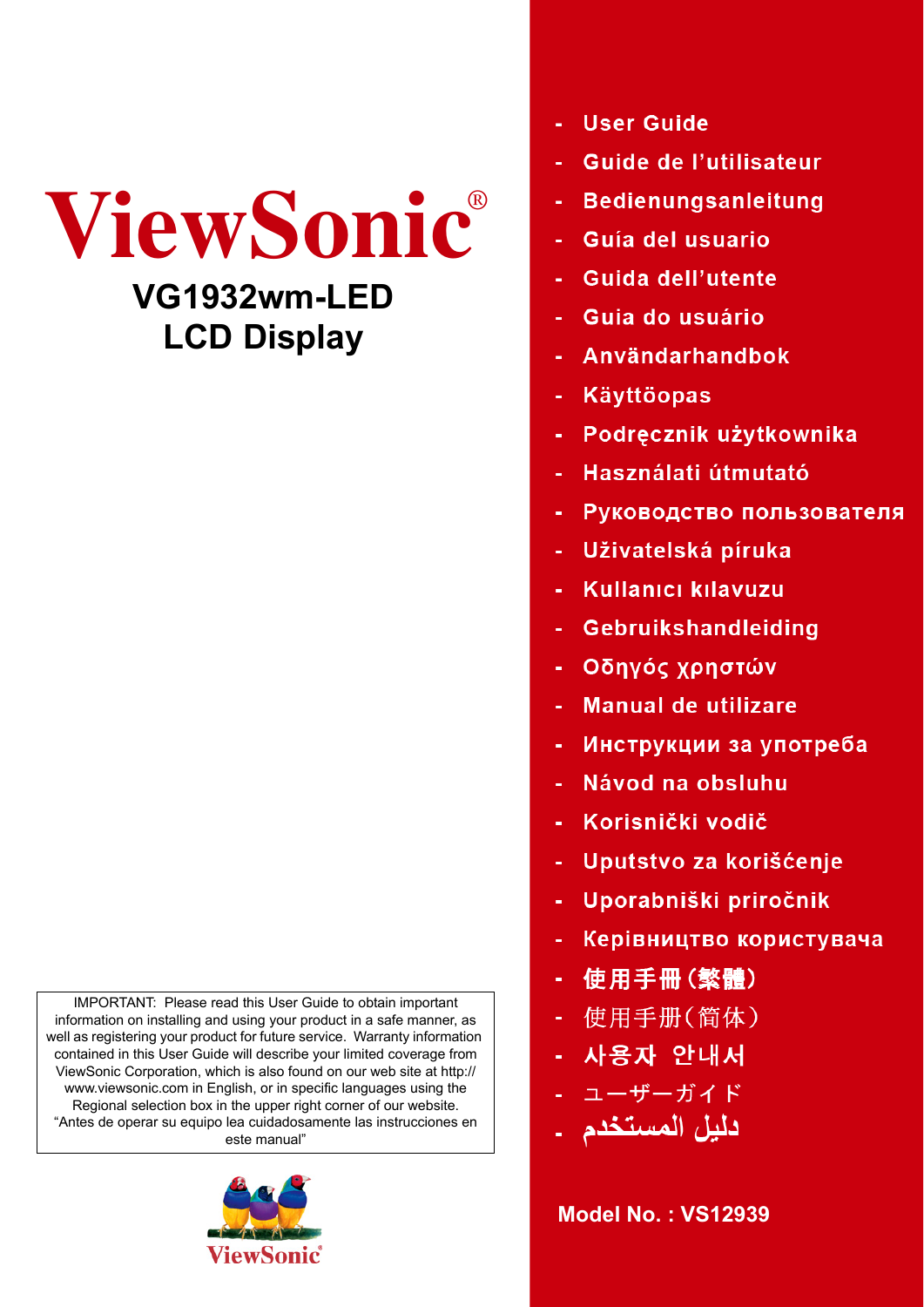# **TCO Information**

# **Congratulations!**

## **This display is designed for both you and the planet!**



The display you have just purchased carries the TCO Certified label. This ensures that your display is designed, manufactured and tested according to some of the strictest quality and environmental requirements in the world. This makes for a high performance product, designed with the user in focus that also minimizes the impact on the climate and our natural environment.

TCO Certified is a third party verified program, where every product model is tested by an accredited impartial test laboratory. TCO Certified represents one of the toughest certifications for displays worldwide.

## **Some of the Usability features of the TCO Certified for displays:**

- Good visual ergonomics and image quality is tested to ensure top performance and reduce sight and strain problems. Important parameters are luminance, contrast, resolution, black level, gamma curve, color and luminance uniformity, color rendition and image stability.
- Product have been tested according to rigorous safety standards at an impartial laboratory.
- Electric and magnetic fields emissions as low as normal household background levels.
- Low acoustic noise emissions.

### **Some of the Environmental features of the TCO Certified for displays:**

- The brand owner demonstrates corporate social responsibility and has a certified environmental management system (EMAS or ISO 14001).
- Very low energy consumption both in on- and standby mode minimize climate impact.
- Restrictions on chlorinated and brominated flame retardants, plasticizers, plastics and heavy metals such as cadmium, mercury and lead (RoHS compliance).
- Both product and product packaging is prepared for recycling.
- The brand owner offers take-back options.

The requirements can be downloaded from our web site. The requirements included in this label have been developed by TCO Development in co-operation with scientists, experts, users as well as manufacturers all over the world. Since the end of the 1980s TCO has been involved in influencing the development of IT equipment in a more user-friendly direction. Our labeling system started with displays in 1992 and is now requested by users and ITmanufacturers all over the world. About 50% of all displays worldwide are TCO certified.

### **For displays with glossy bezels the user should consider the placement of the display as the bezel may cause disturbing reflections from surrounding light and bright surfaces.**

For more information, please visit **www.tcodevelopment.com**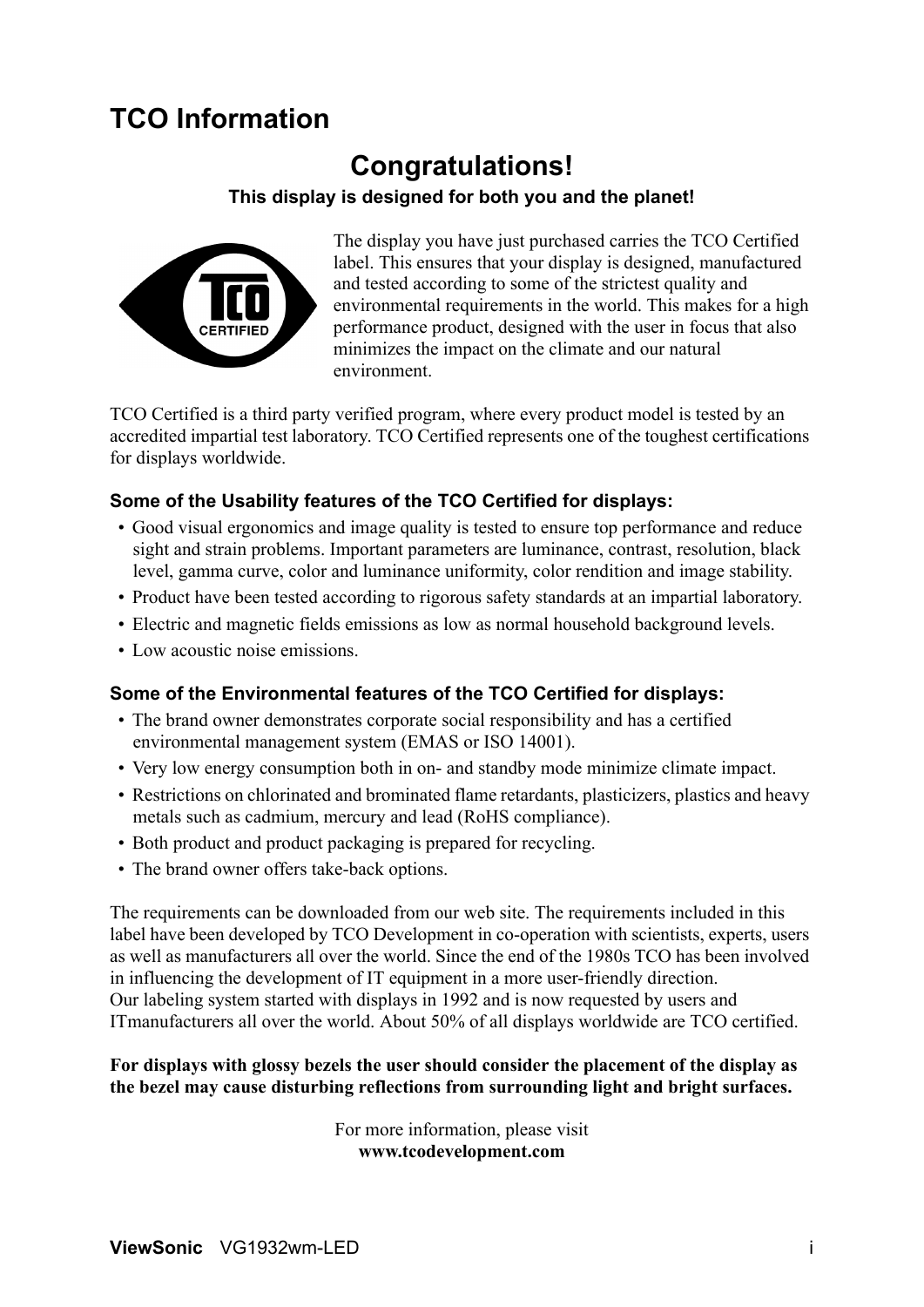# **Contents**

# **Getting Started**

# **Using the LCD Display**

# **Other Information**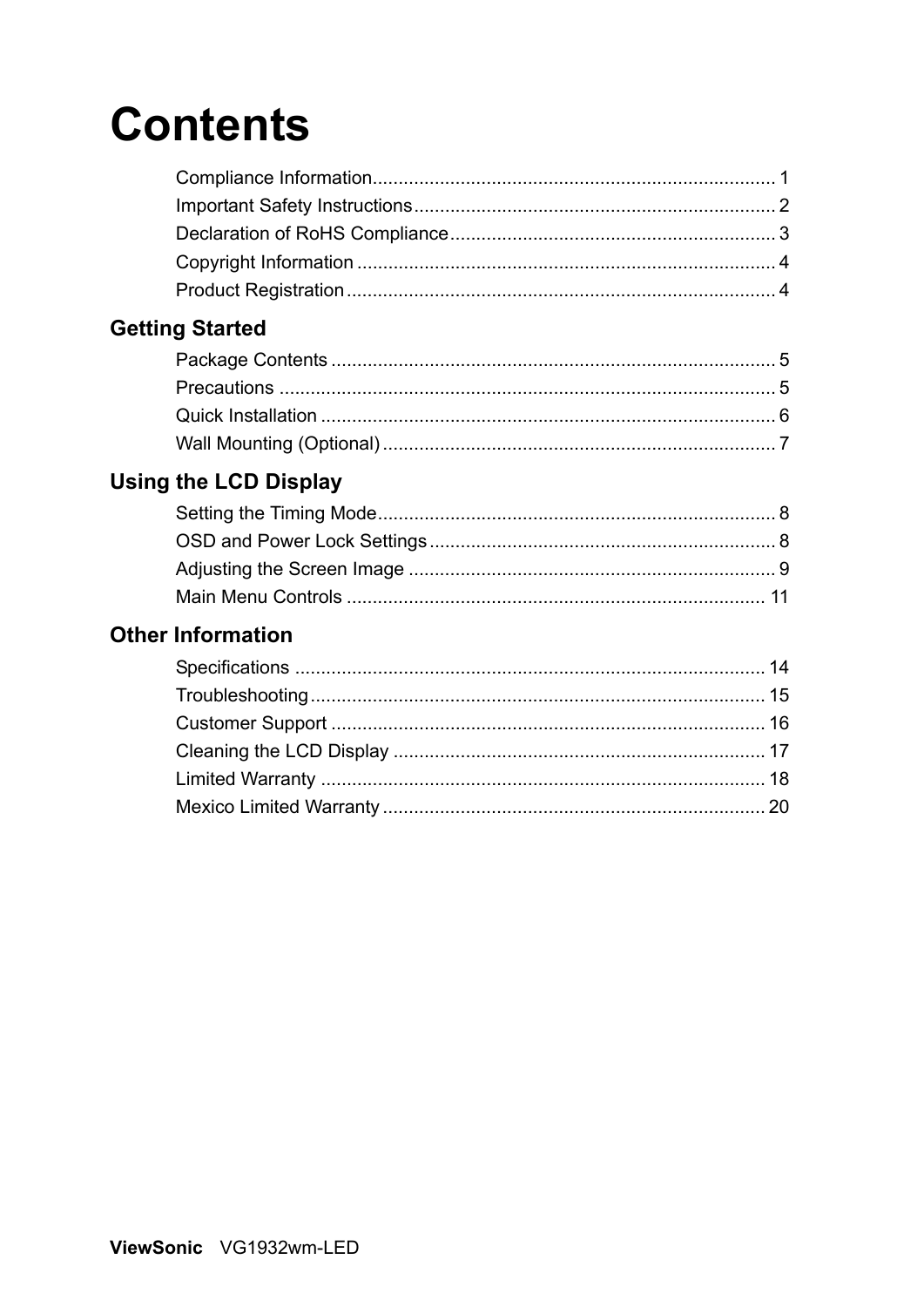# **Compliance Information**

# **For U.S.A.**

This device complies with part 15 of FCC Rules. Operation is subject to the following two conditions: (1) this device may not cause harmful interference, and (2) this device must accept any interference received, including interference that may cause undesired operation.

This equipment has been tested and found to comply with the limits for a Class B digital device, pursuant to part 15 of the FCC Rules. These limits are designed to provide reasonable protection against harmful interference in a residential installation. This equipment generates, uses, and can radiate radio frequency energy, and if not installed and used in accordance with the instructions, may cause harmful interference to radio communications. However, there is no guarantee that interference will not occur in a particular installation. If this equipment does cause harmful interference to radio or television reception, which can be determined by turning the equipment off and on, the user is encouraged to try to correct the interference by one or more of the following measures:

- Reorient or relocate the receiving antenna.
- Increase the separation between the equipment and receiver.
- Connect the equipment into an outlet on a circuit different from that to which the receiver is connected.
- Consult the dealer or an experienced radio/TV technician for help.

**Warning:** You are cautioned that changes or modifications not expressly approved by the party responsible for compliance could void your authority to operate the equipment.

## **For Canada**

This Class B digital apparatus complies with Canadian ICES-003. Cet appareil numérique de la classe B est conforme à la norme NMB-003 du Canada.

## **CE Conformity for European Countries**

The device complies with the EMC Directive 2004/108/EC and Low Voltage Directive 2006/95/EC.

### **Following information is only for EU-member states:**

The mark shown to the right is in compliance with the Waste Electrical and Electronic Equipment Directive 2002/96/EC (WEEE).

The mark indicates the requirement NOT to dispose the equipment as unsorted municipal waste, but use the return and collection systems according to local law.

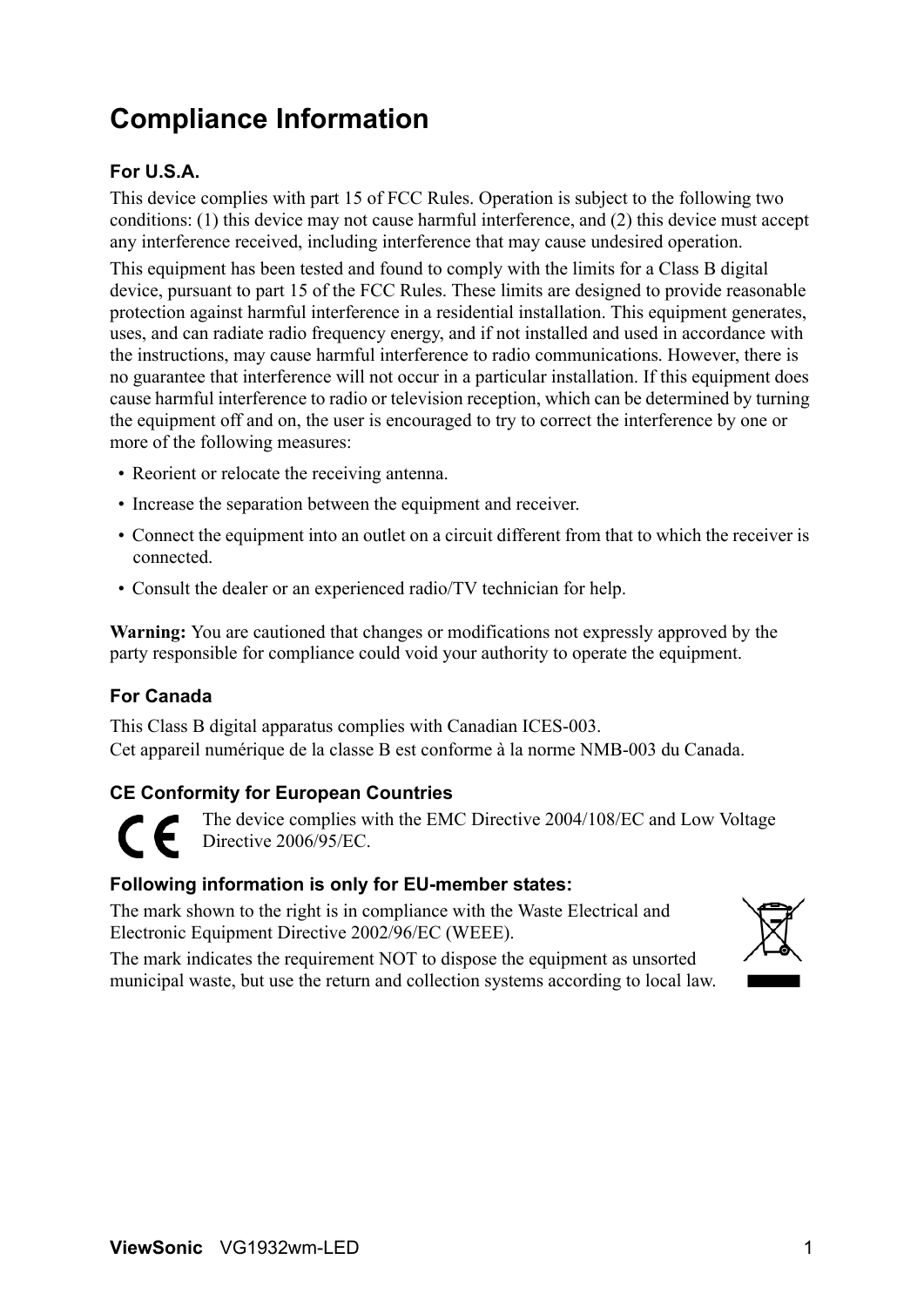# **Important Safety Instructions**

- **1.** Read these instructions completely before using the equipment.
- **2.** Keep these instructions in a safe place.
- **3.** Heed all warnings.
- **4.** Follow all instructions.
- **5.** Do not use this equipment near water. Warning: To reduce the risk of fire or electric shock, do not expose this apparatus to rain or moisture.
- **6.** Clean with a soft, dry cloth. If further cleaning is required, see "Cleaning the Display" in this guide for further instructions.
- **7.** Do not block any ventilation openings. Install the equipment in accordance with the manufacturer's instructions.
- **8.** Do not install near any heat sources such as radiators, heat registers, stoves, or other devices (including amplifiers) that produce heat.
- **9.** Do not attempt to circumvent the safety provisions of the polarized or grounding-type plug. A polarized plug has two blades with one wider than the other. A grounding type plug has two blades and a third grounding prong. The wide blade and the third prong are provided for your safety. If the plug does not fit into your outlet, consult an electrician for replacement of the outlet.
- **10.** Protect the power cord from being tread upon or pinched, particularly at the plug, and the point where if emerges from the equipment. Be sure that the power outlet is located near the equipment so that it is easily accessible.
- **11.** Only use attachments/accessories specified by the manufacturer.
- **12.** Use only with the cart, stand, tripod, bracket, or table specified by the manufacturer, or sold with the equipment. When a cart is used, use caution when moving the cart/equipment combination to avoid injury from tipping over.



- **13.** Unplug this equipment when it will be unused for long periods of time.
- **14.** Refer all servicing to qualified service personnel. Service is required when the unit has been damaged in any way, such as: if the power-supply cord or plug is damaged, if liquid is spilled onto or objects fall into the unit, if the unit is exposed to rain or moisture, or if the unit does not operate normally or has been dropped.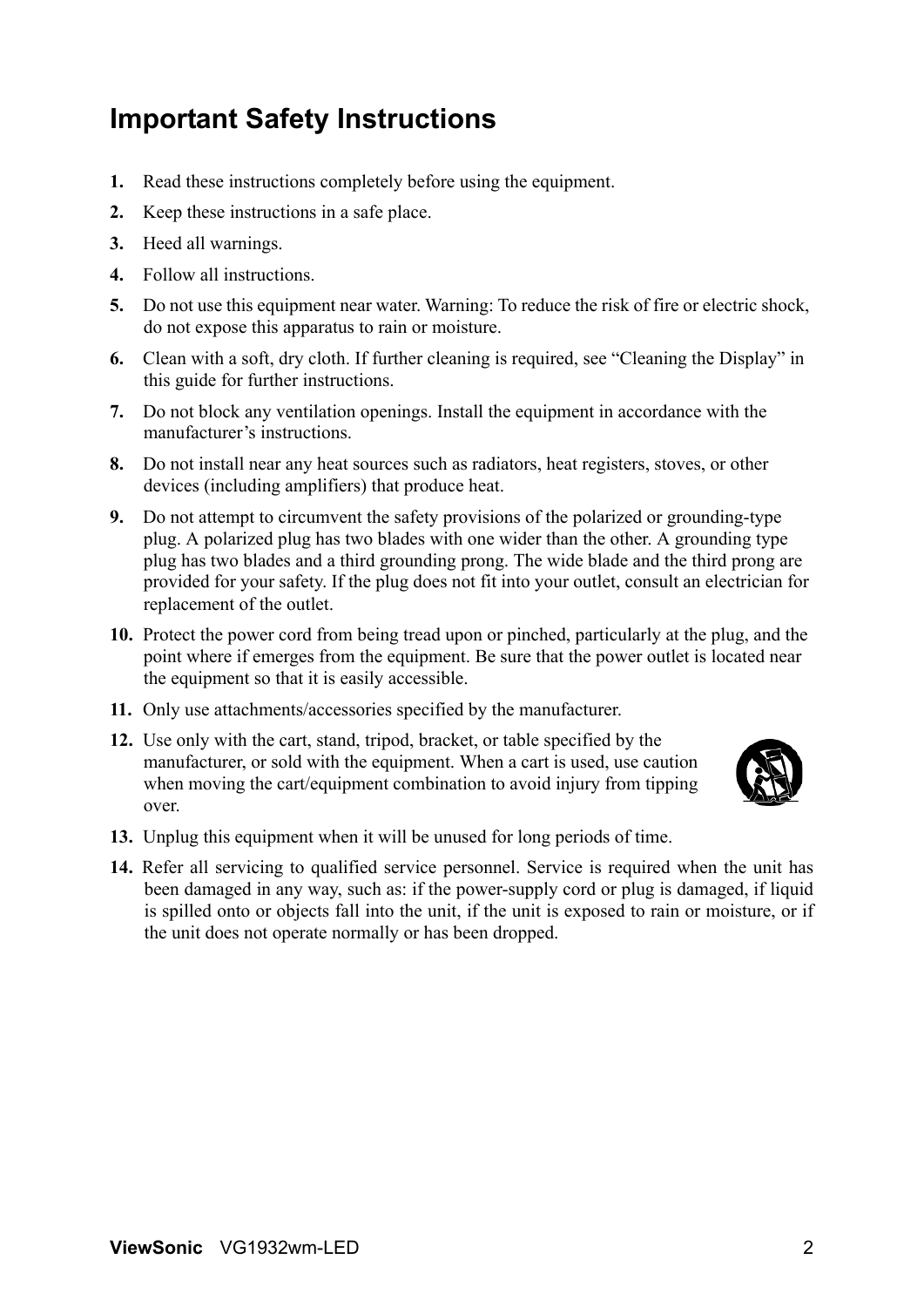# **Declaration of RoHS Compliance**

This product has been designed and manufactured in compliance with Directive 2002/95/EC of the European Parliament and the Council on restriction of the use of certain hazardous substances in electrical and electronic equipment (RoHS Directive) and is deemed to comply with the maximum concentration values issued by the European Technical Adaptation Committee (TAC) as shown below:

| <b>Substance</b>                        | <b>Proposed Maximum Concentration</b> | <b>Actual Concentration</b> |
|-----------------------------------------|---------------------------------------|-----------------------------|
| Lead (Pb)                               | 0.1%                                  | $< 0.1\%$                   |
| Mercury (Hg)                            | 0.1%                                  | $< 0.1\%$                   |
| Cadmium (Cd)                            | 0.01%                                 | $< 0.01\%$                  |
| Hexavalent Chromium (Cr <sup>6+</sup> ) | $0.1\%$                               | $< 0.1\%$                   |
| Polybrominated biphenyls (PBB)          | 0.1%                                  | $< 0.1\%$                   |
| Polybrominated diphenyl ethers (PBDE)   | 0.1%                                  | $< 0.1\%$                   |

Certain components of products as stated above are exempted under the Annex of the RoHS Directives as noted below:

Examples of exempted components are:

- **1.** Mercury in compact fluorescent lamps not exceeding 5 mg per lamp and in other lamps not specifically mentioned in the Annex of RoHS Directive.
- **2.** Lead in glass of cathode ray tubes, electronic components, fluorescent tubes, and electronic ceramic parts (e.g. piezoelectronic devices).
- **3.** Lead in high temperature type solders (i.e. lead-based alloys containing 85% by weight or more lead).
- **4.** Lead as an allotting element in steel containing up to 0.35% lead by weight, aluminium containing up to 0.4% lead by weight and as a cooper alloy containing up to 4% lead by weight.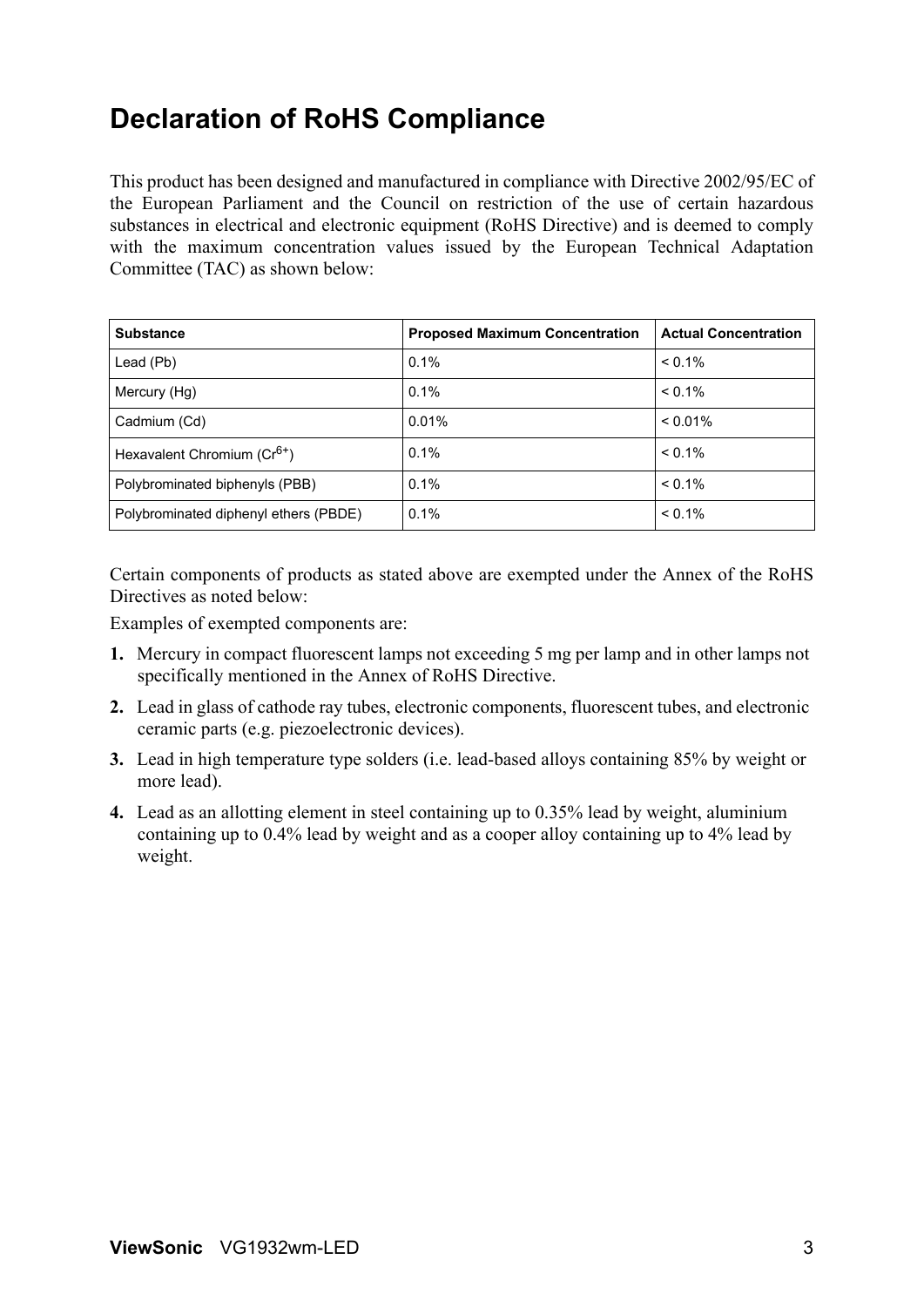# **Copyright Information**

Copyright © ViewSonic® Corporation, 2010. All rights reserved.

Macintosh and Power Macintosh are registered trademarks of Apple Inc.

Microsoft, Windows, Windows NT, and the Windows logo are registered trademarks of Microsoft Corporation in the United States and other countries.

ViewSonic, the three birds logo, OnView, ViewMatch, and ViewMeter are registered trademarks of ViewSonic Corporation.

VESA is a registered trademark of the Video Electronics Standards Association. DPMS and DDC are trademarks of VESA.

ENERGY STAR® is a registered trademark of the U.S. Environmental Protection Agency (EPA). As an ENERGY STAR® partner, ViewSonic Corporation has determined that this product meets the ENERGY STAR® guidelines for energy efficiency.

Disclaimer: ViewSonic Corporation shall not be liable for technical or editorial errors or omissions contained herein; nor for incidental or consequential damages resulting from furnishing this material, or the performance or use of this product.

In the interest of continuing product improvement, ViewSonic Corporation reserves the right to change product specifications without notice. Information in this document may change without notice

No part of this document may be copied, reproduced, or transmitted by any means, for any purpose without prior written permission from ViewSonic Corporation.

# **Product Registration**

To meet your future needs, and to receive any additional product information as it becomes available, please register your product on the Internet at: **www.viewsonic.com**. The ViewSonic Wizard CD-ROM also provides an opportunity for you to print the registration form, which you may mail or fax to ViewSonic.

| <b>For Your Records</b> |                                        |  |
|-------------------------|----------------------------------------|--|
| <b>Product Name:</b>    | VG1932wm-LED                           |  |
|                         | ViewSonic Widescreen LCD Display       |  |
| Model Number:           | VS12939                                |  |
| Document Number:        | VG1932wm-LED-1 UG ENG Rev. 1C 06-25-10 |  |
|                         | VG1932wm-LED-2 UG_ENG Rev. 1C 06-25-10 |  |
| Serial Number:          |                                        |  |
| <b>Purchase Date:</b>   |                                        |  |

## **Product disposal at end of product life**

The lamp in this produc contains mercury. Please dispose of in accordance with local, state or federal laws.

ViewSonic is concerned about the preservation of our environment. Please dispose of this product properly at the end of its useful life. For the recycling information, please refer to our website:

- **1.** USA: www.viewsonic.com/company/green/recycle-program/
- **2.** Europe: www.viewsoniceurope.com/uk/support/recycling-information/
- **3.** Taiwan: recycle.epa.gov.tw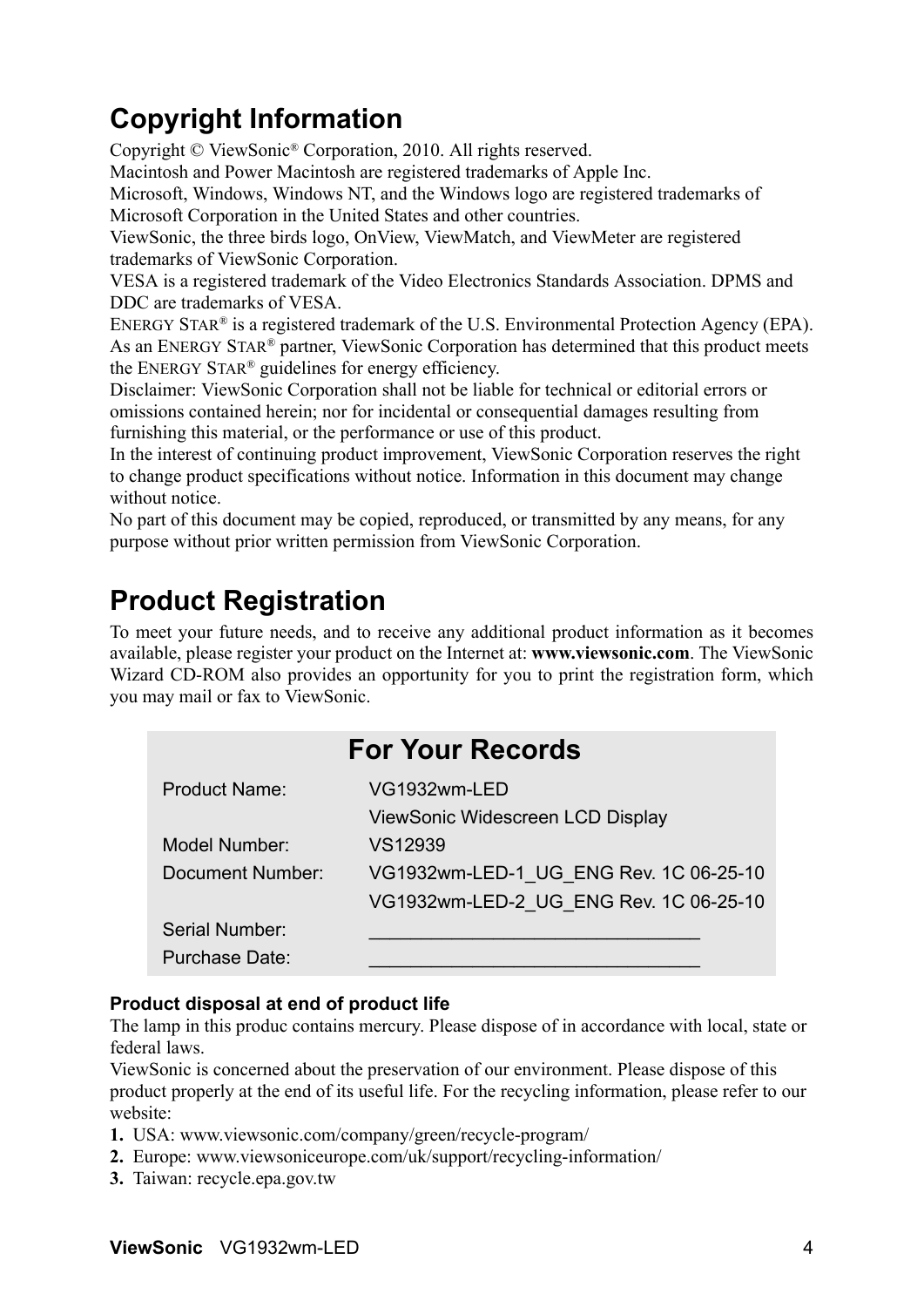# **Getting Started**

Congratulations on your purchase of a ViewSonic® LCD display.

*Important!* Save the original box and all packing material for future shipping needs.

**NOTE:** The word "Windows" in this user guide refers to the following Microsoft operating systems: Windows '95, Windows NT, Windows '98, Windows 2000, Windows Me (Millennium), Windows XP, Windows Vista, and Windows 7.

# **Package Contents**

Your LCD display package includes:

- LCD display
- Power cord
- Audio cable
- D-Sub cable (available in some countries only)
- DVI cable
- ViewSonic Wizard CD-ROM (available in some countries only)
- Quick Start Guide

**NOTE:** The CD includes the User Guide PDF files and INF/ICM display optimization files. The INF file ensures compatibility with Windows operating systems, and the ICM file (Image Color Matching) ensures accurate on-screen colors. ViewSonic recommends that you install both the INF and ICM files.

# **Precautions**

- Sit at least 18" from the LCD display.
- **Avoid touching the screen.** Skin oils are difficult to remove.
- **Never remove the rear cover.** This LCD display contains high-voltage parts. You may be seriously injured if you touch them.
- Avoid exposing the LCD display to direct sunlight or another heat source. Orient the LCD display away from direct sunlight to reduce glare.
- Always handle the LCD display with care when moving it.
- Place the LCD display in a well ventilated area. Do not place anything on the LCD display that prevents heat dissipation.
- Ensure the area around the LCD display is clean and free of moisture.
- Do not place heavy objects on the LCD display, video cable, or power cord.
- If smoke, an abnormal noise, or a strange odor is present, immediately switch the LCD display off and call your dealer or ViewSonic. It is dangerous to continue using the LCD display.
- Do not rub or apply pressure to the LCD panel, as it may permanently damage the screen.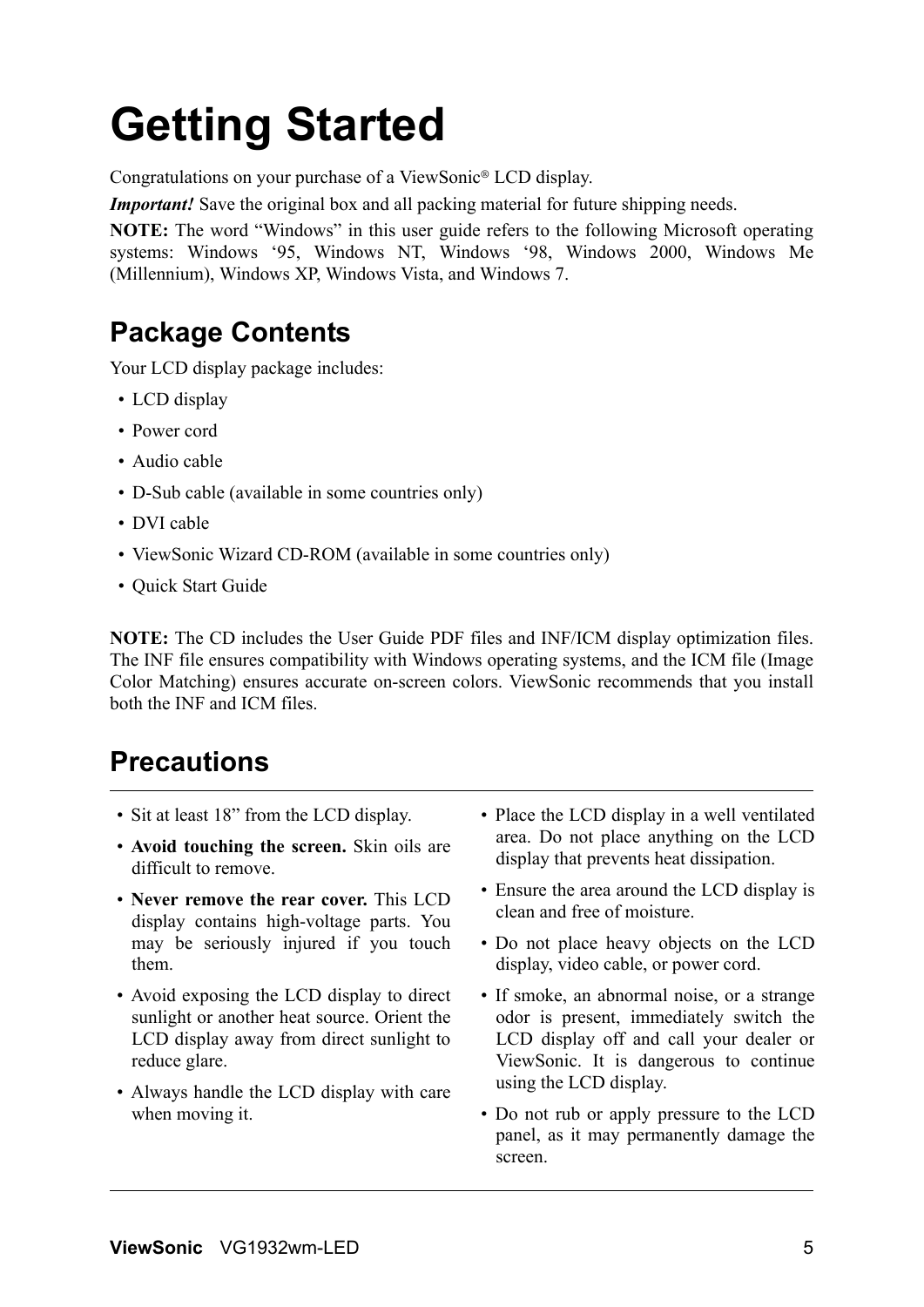# **Quick Installation**

**1. Connect power cord (and AC/DC adapter if required)**

### **2. Connect video cable**

- Make sure both the LCD display and computer are turned OFF
- Remove rear panel covers if necessary
- Connect the video cable from the LCD display to the computer

*Macintosh users:* Models older than G3 require a Macintosh adapter. Attach the adapter to the computer and plug the video cable into the adapter.

To order a ViewSonic® Macintosh adapter, contact ViewSonic Customer Support.

### **3. Turn ON LCD display and computer**

Turn ON the LCD display, then turn ON the computer. This sequence (LCD display before computer) is important.

**NOTE:** Windows users may receive a message asking them to install the INF file. This is on the CD.

### **4. Insert the ViewSonic Wizard CD into the computer's CD drive.**

Follow the on-screen instructions. If your computer does not have a CD-ROM drive, please refer to Customer Support page.

• Wait for the CD-ROM to auto-start.

**NOTE:** If the CD-ROM does not autostart: double-click on the CD-ROM icon in the Windows Explorer, then doubleclick on **viewsonic.exe**.

- Follow the on-screen instructions.
- **5. Windows users: Set the timing mode (resolution and refresh rate)**

*Example:* 1440 x 900 @ 60 Hz.

For instructions on changing the resolution and refresh rate, see the graphics card's user guide.

### **Installation is complete. Enjoy your new ViewSonic LCD display.**

To be best prepared for any future customer service needs: print this user guide and write the serial number in "For Your Records" on page 4. (See back of LCD display.)

You can register your product online at the ViewSonic website for your region. See the Customer Support table in this guide.

The ViewSonic Wizard CD-ROM also provides an opportunity for you to print the registration form which you may mail or fax to ViewSonic.

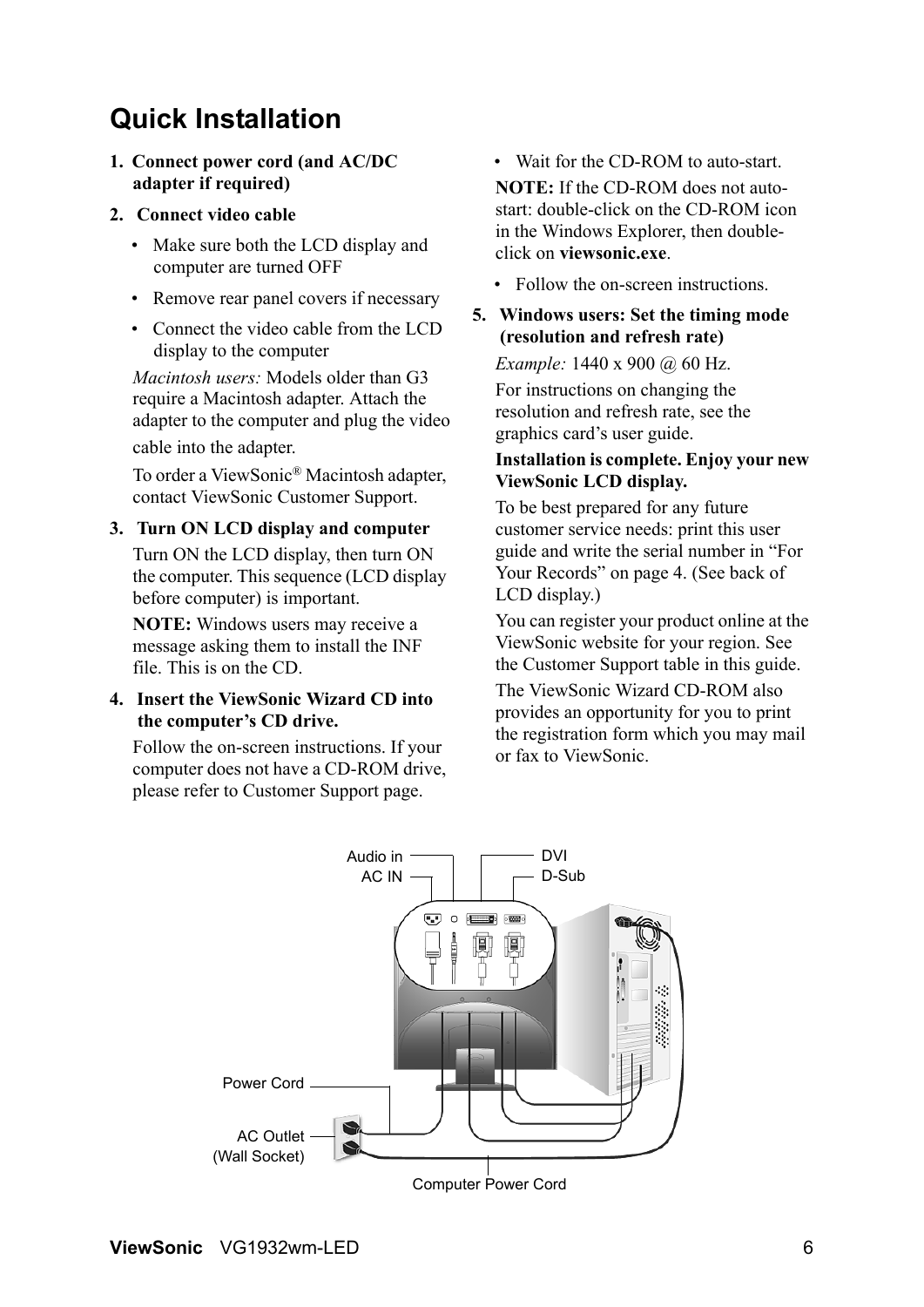# **Wall Mounting (Optional)** For use only with UL Listed Wall Mount Bracket

To obtain a wall-mounting kit or height adjustment base, contact ViewSonic® or your local dealer. Refer to the instructions that come with the base mounting kit. To convert your LCD display from a desk-mounted to a wall-mounted display, do the following:

- **Step 1.** Verify that the power button is turned Off, then disconnect the power cord.
- **Step 2.** Lay the LCD display face down on a towel or blanket.
- **Step 3.** Remove the plastic cover from the back of the LCD display.
- **Step 4.** Remove the four screws attaching the base.
- **Step 5.** Remove the rubber plugs from inside the four VESA screw holes.
- **Step 6.** Attach the mounting bracket from the VESA compatible wall mounting kit (75 mm x) 75 mm distance), using screws of correct length.
- **Step 7.** Attach the LCD display to the wall, following the instructions in the wall-mounting kit.

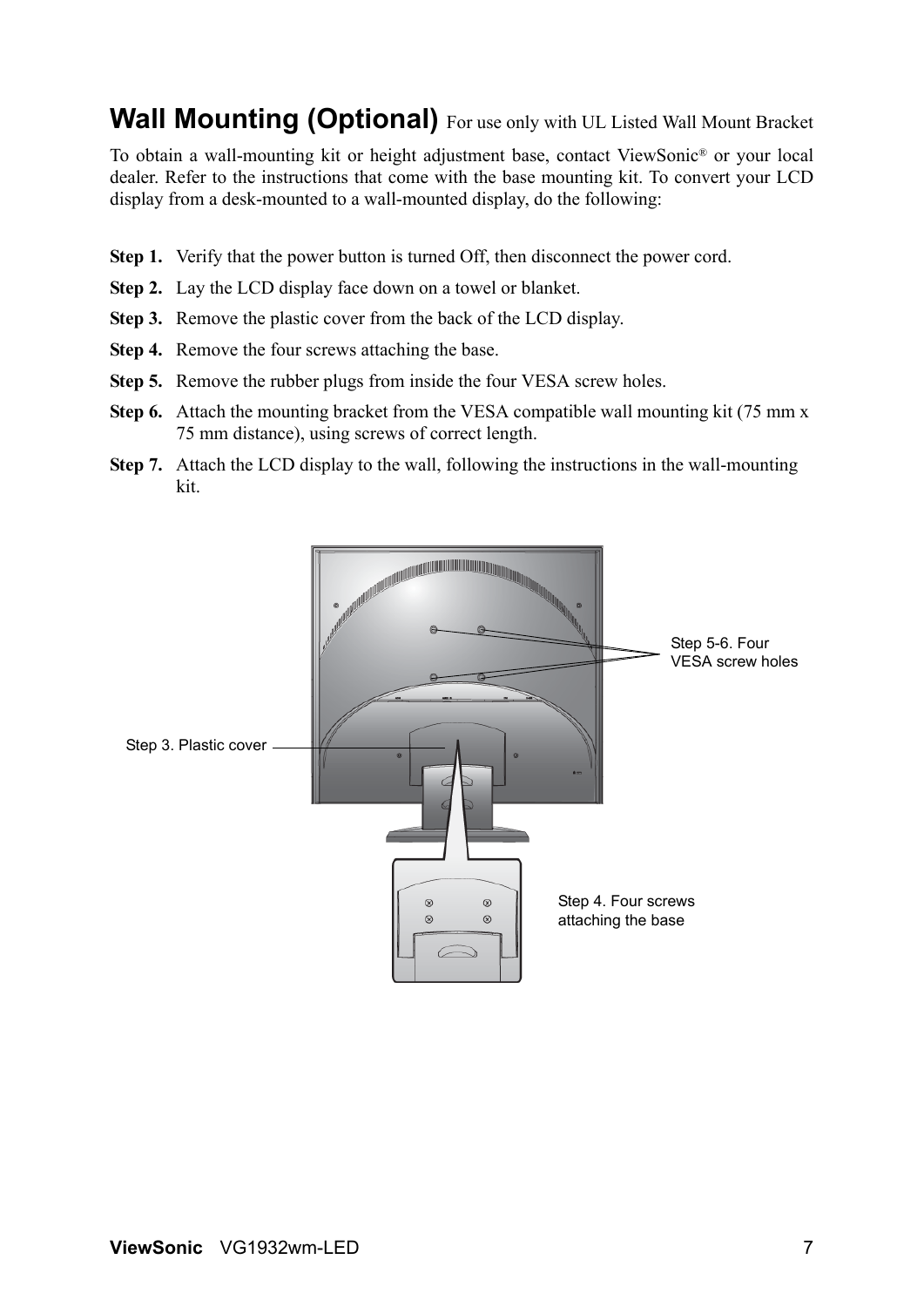# **To Raise and Lower the display**

You can easily raise and lower the display panel (the head) manually. As you face the front of the display, take hold of each side of the head and pull up or down. The panel should move easily.

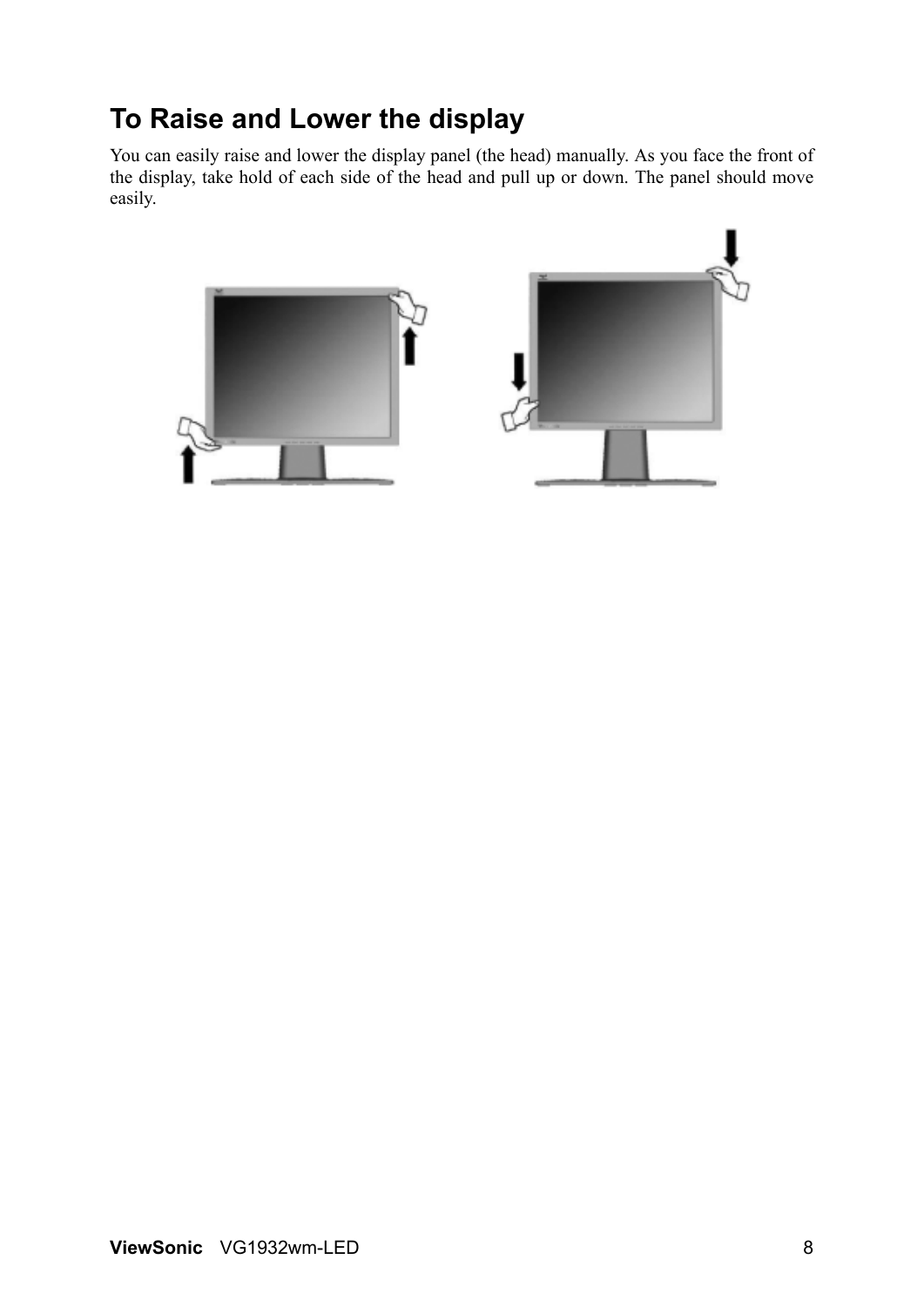# **Using the LCD Display**

# **Setting the Timing Mode**

Setting the timing mode is important for maximizing the quality of the screen image and minimizing eye strain. The **timing mode** consists of the **resolution** (example 1440 x 900) and **refresh rate** (or vertical frequency; example 60 Hz). After setting the timing mode, use the OSD (On-screen Display) controls to adjust the screen image.

For the best picture quality set your LCD display timing mode to:

### **VESA 1440 x 900 @ 60Hz.**

To set the Timing Mode:

- **1. Set the resolution:** Right-click on the Windows desktop > Properties > Settings > set the resolution.
- **2. Set the refresh rate:** See your graphic card's user guide for instructions.

**WARNING:** Do not set the graphics card in your computer to exceed the maximum refresh rate of 75Hz; doing so may result in permanent damage to your LCD display.

# **OSD and Power Lock Settings**

- **OSD Lock:** Press and hold [1] and the up arrow  $\triangle$  for 10 seconds. If any buttons are pressed the message *OSD Locked* will display for 3 seconds.
- **OSD Unlock:** Press and hold  $[1]$  and the up arrow  $\triangle$  again for 10 seconds.
- **Power Button Lock:** Press and hold [1] and the down arrow  $\blacktriangledown$  for 10 seconds. If the power button is pressed the message *Power Button Locked* will display for 3 seconds. With or without this setting, after a power failure, your LCD display's power will automatically turn ON when power is restored.
- **Power Button Unlock:** Press and hold [1] and the down arrow  $\nabla$  again for 10 seconds.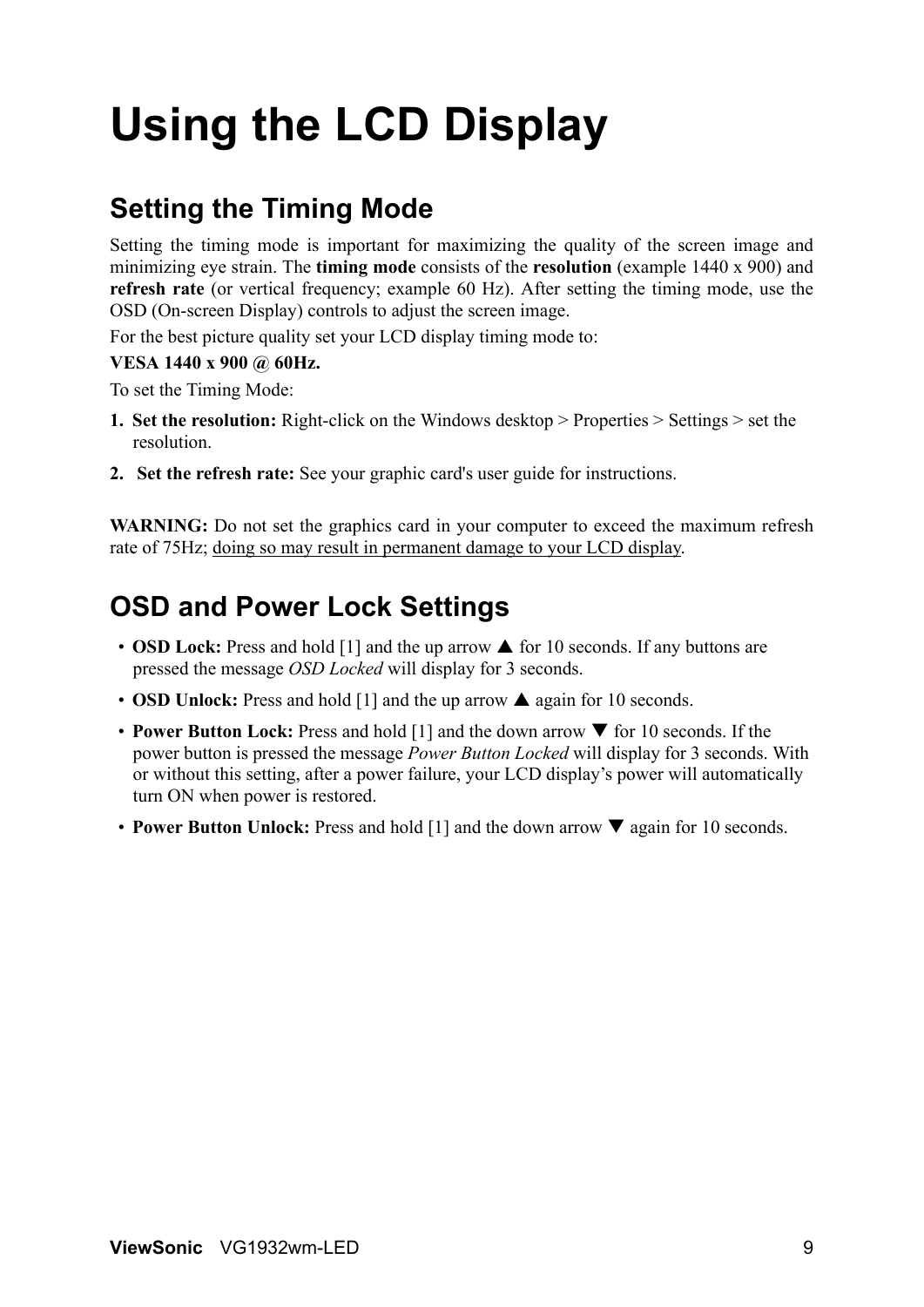# **Adjusting the Screen Image**

Use the buttons on the front control panel to display and adjust the OSD controls which display on the screen. The OSD controls are explained at the top of the next page and are defined in "Main Menu Controls" on page 11.

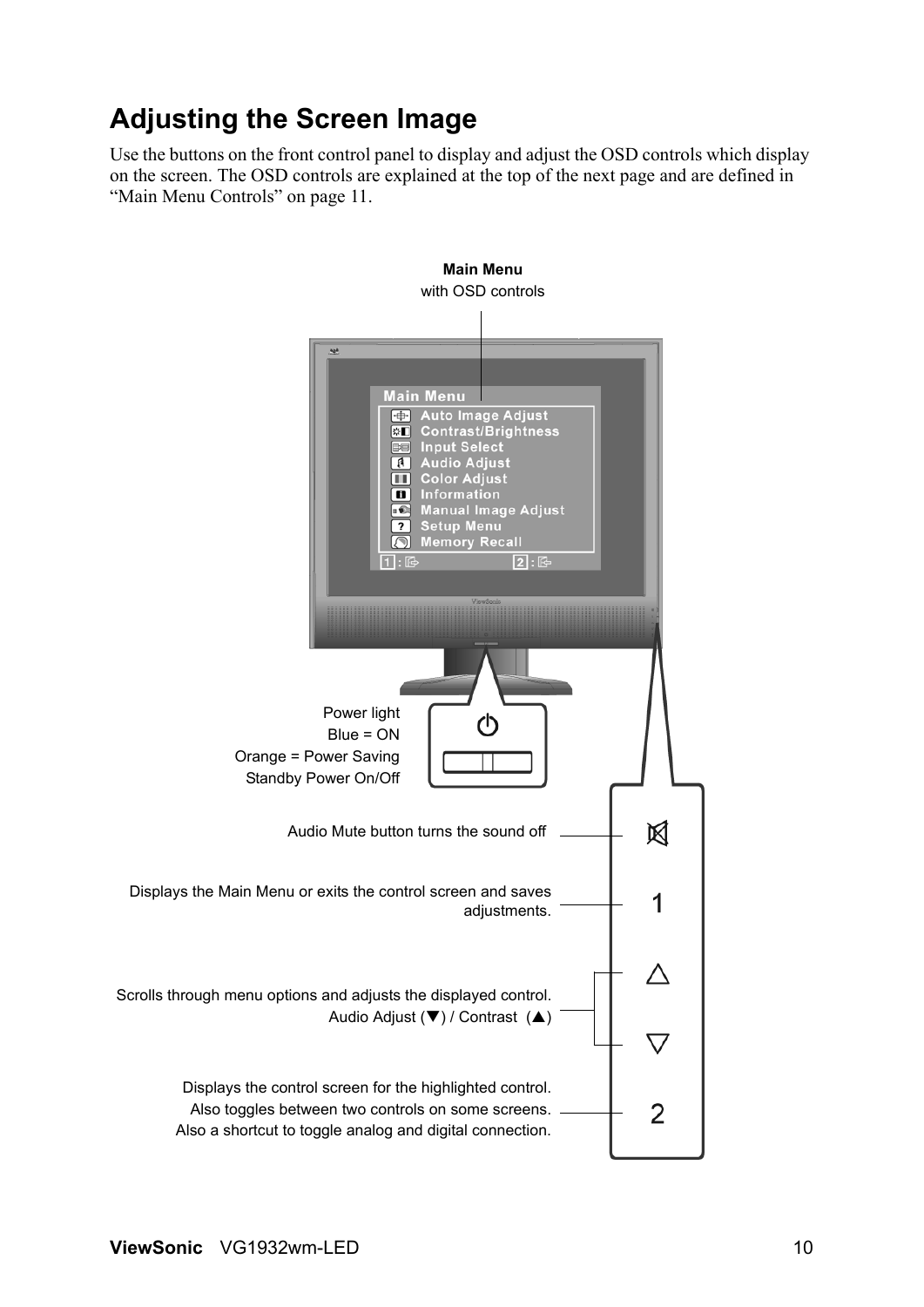## **Do the following to adjust the display setting:**

**1.** To display the Main Menu, press button [1].



**NOTE:** All OSD menus and adjustment screens disappear automatically after about 15 seconds. This is adjustable through the OSD timeout setting in the setup menu.

- **2.** To select a control to adjust, press $\triangle$  or  $\nabla$  to scroll up or down in the Main Menu.
- **3.** After the desired control is selected, press button [2]. A control screen like the one shown below appears.



The line at the bottom of the screen shows the current functions of buttons 1 and 2: Exit or select the Brightness control.

- **4.** To adjust the control, press the up  $\triangle$  or down  $\nabla$  buttons.
- **5.** To save the adjustments and exit the menu, press button [1] *twice*.

### **The following tips may help you optimize your display:**

- Adjust the computer's graphics card so that it outputs a  $1440 \times 900 \omega$  60Hz video signal to the LCD display. (Look for instructions on "changing the refresh rate" in the graphics card's user guide.)
- If necessary, make small adjustments using H. POSITION and V. POSITION until the screen image is completely visible. (The black border around the edge of the screen should barely touch the illuminated "active area" of the LCD display.)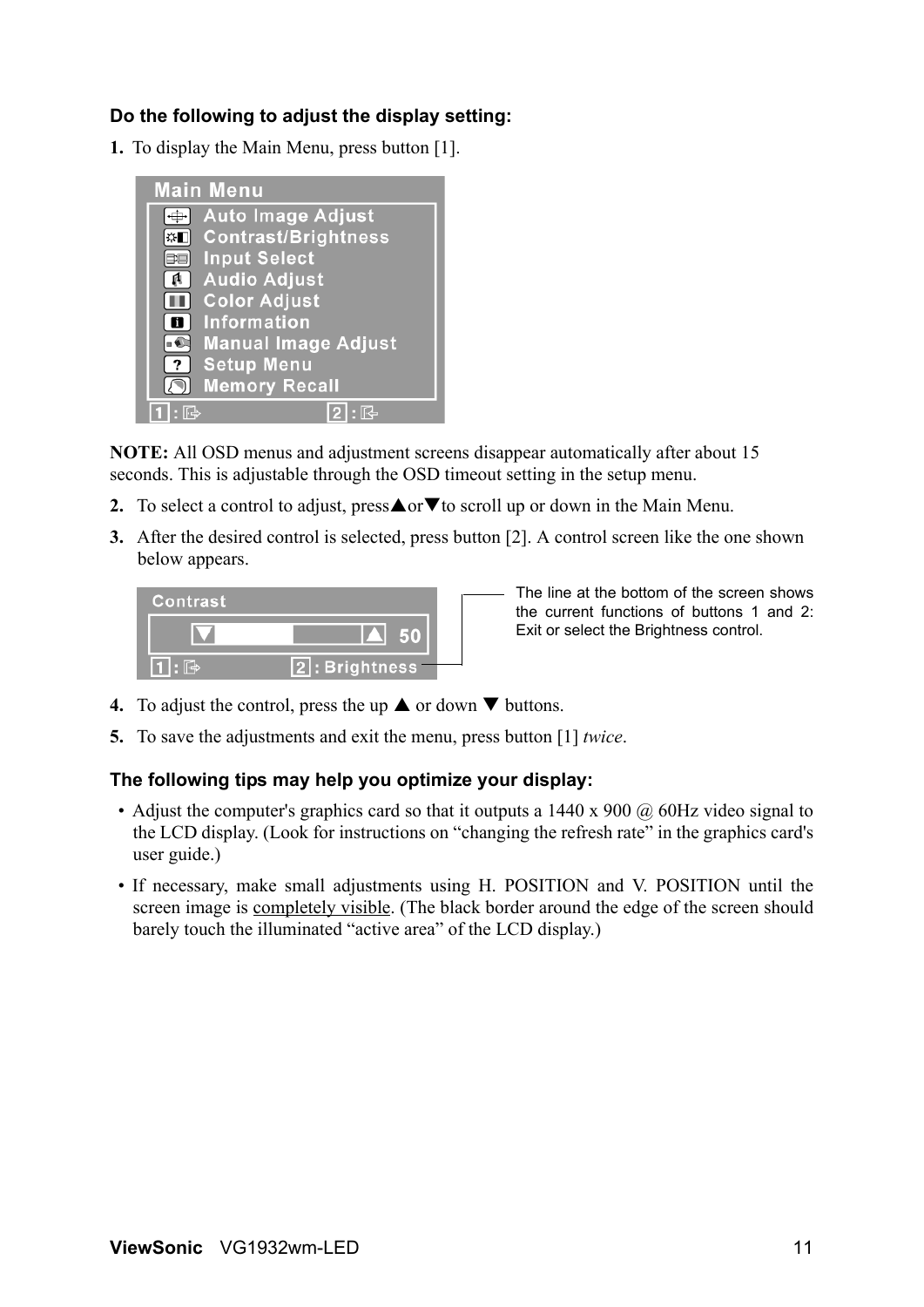# **Main Menu Controls**

Adjust the menu items shown below by using the up  $\blacktriangle$  and down  $\nabla$  buttons.

#### **Control Explanation**

**Auto Image Adjust** automatically sizes, centers, and fine tunes the video signal to eliminate waviness and distortion. Press the [2] button to obtain a sharper image.

**NOTE:** Auto Image Adjust works with most common video cards. If this function does not work on your LCD display, then lower the video refresh rate to 60 Hz and set the resolution to its pre-set value.



**Contrast** adjusts the difference between the image background (black level) and the foreground (white level).



**Brightness** adjusts background black level of the screen image.

**Input Select** toggles between inputs if you have more than one computer connected to the LCD Display.

| <b>Input Select</b> |                           |
|---------------------|---------------------------|
| D-Sub               |                           |
| <b>DVI</b>          |                           |
| $1: \mathbb{B}$     | $\boxed{2}$ : $\boxed{3}$ |



#### **Audio Adjust**

**Volume** increases the volume, decreases the volume, and mutes the audio. **Mute** temporarily silences audio output.



**Color Adjust** provides several color adjustment modes, including preset color temperatures and a User Color mode which allows independent adjustment of red  $(R)$ , green  $(G)$ , and blue  $(B)$ . The factory setting for this product is 6500K (6500 Kelvin).

| <b>Color Adjust</b> |              |
|---------------------|--------------|
| <b>sRGB</b>         |              |
| 9300K               |              |
| 7500K               |              |
| 6500K               |              |
| 5400K               |              |
| <b>User Color</b>   |              |
| : $\mathbb{R}$      | $\mathbb{R}$ |

**sRGB-**This is quickly becoming the industry standard for color management, with support being included in many of the latest applications. Enabling this setting allows the LCD display to more accurately display colors the way they were originally intended. Enabling the sRGB setting will cause the Contrast and Brightness adjustments to be disabled.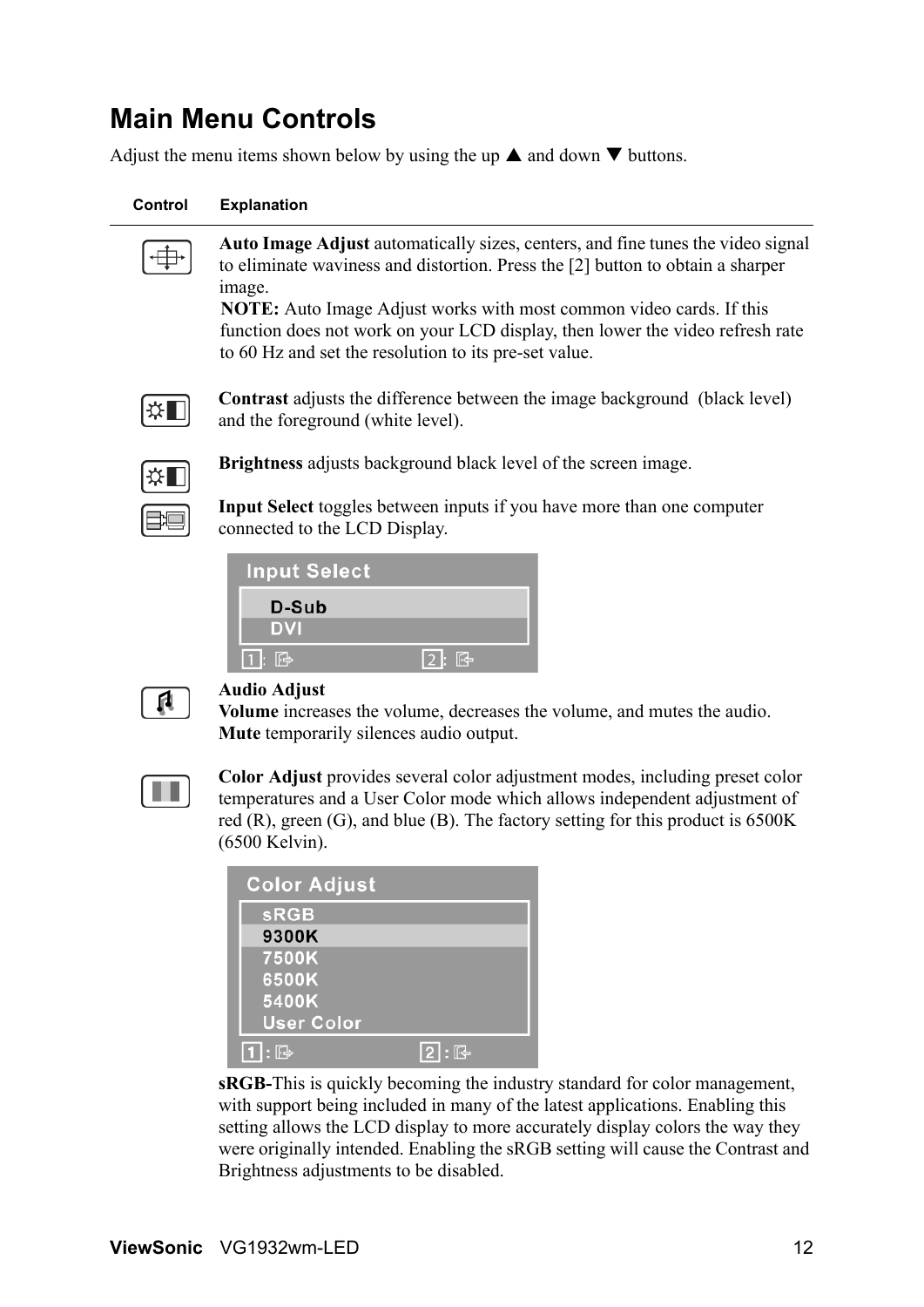#### **Control Explanation**

**9300K-**Adds blue to the screen image for cooler white (used in most office settings with fluorescent lighting).

**7500K-**Adds blue to the screen image for cooler white (used in most office settings with fluorescent lighting).

**6500K-**Adds red to the screen image for warmer white and richer red.

**5000K-**Adds red to the screen image for warmer white and richer red.

**User Color** Individual adjustments for red (R), green (G), and blue (B).

**1.** To select color (R, G or B) press button [2].

**2.** To adjust selected color, press $\triangle$  and  $\nabla$ .

**Important:** If you select RECALL from the Main Menu when the product is set to a Preset Timing Mode, colors return to the 6500K factory preset.

**Information** displays the timing mode (video signal input) coming from the graphics card in the computer, the LCD model number, the serial number, and the ViewSonic® website URL. See your graphics card's user guide for instructions on changing the resolution and refresh rate (vertical frequency). **NOTE:** VESA 1440 x 900 @ 60Hz (recommended) means that the resolution is 1440 x 900 and the refresh rate is 60 Hertz.

| <b>Information</b>    |                            |            |
|-----------------------|----------------------------|------------|
| <b>Resolution:</b>    | XXXX x XXXX                |            |
| H.Frequency:          | <b>XXXX</b>                | <b>KHz</b> |
| V.Frequency:          | <b>XXXX</b>                | Hz         |
| <b>Pixel Clock:</b>   | <b>XXXX</b>                | <b>MHz</b> |
| Model Number: XXXXXXX |                            |            |
|                       | Serial Number: XXXXXXXXXXX |            |
| www.ViewSonic.com     |                            |            |
| ڪ]                    |                            |            |



 $\mathbf{H}$ 

**Manual Image Adjust** displays the Manual Image Adjust menu.

| <b>Manual Image Adjust</b> |   |
|----------------------------|---|
| <b>H/V Position</b>        |   |
| <b>Horizontal Size</b>     |   |
| <b>Fine Tune</b>           |   |
| <b>Sharpness</b>           |   |
| <b>Dynamic Contrast</b>    | M |
| <b>Aspect Ratio</b>        |   |
| <b>ECO Mode</b>            |   |
| $1$ : $\mathbb{R}$         |   |

**H./V. Position (Horizontal/Vertical Position)** moves the screen image left or right and up or down.

**H. Size (Horizontal Size)** adjusts the width of the screen image.

**ViewSonic** VG1932wm-LED 13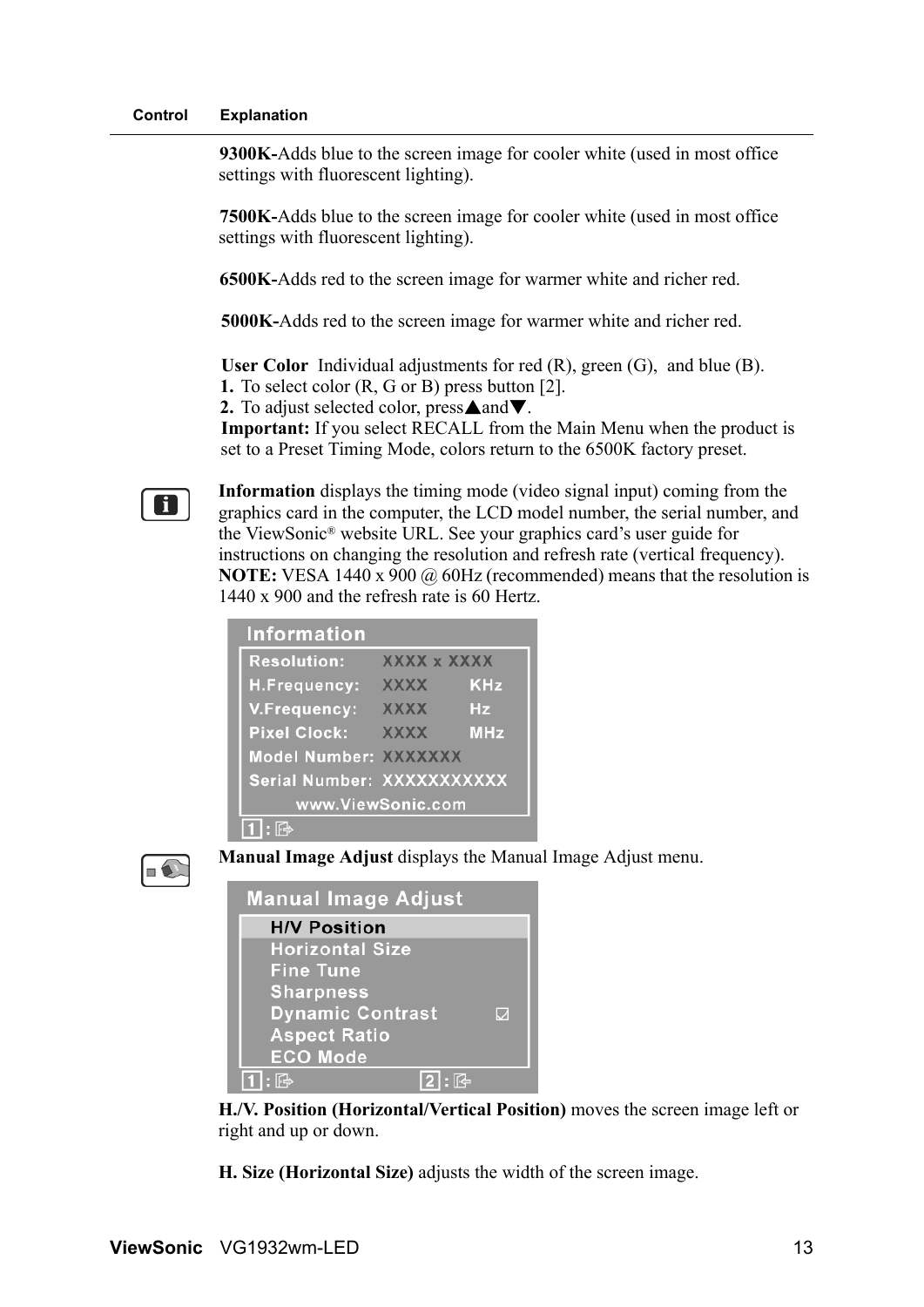**Fine Tune** sharpens the focus by aligning text and/or graphics with pixel boundaries.

**NOTE:** Try Auto Image Adjust first.

**Sharpness** adjusts the clarity and focus of the screen image.

**Dynamic Contrast** allows the user to turn the contrast ratio enhancement on or off.

**Aspect ratio** Selects the image size for 4:3 and full screen.

**ECO Mode** provides the lower power consumption by reducing the brightness. **Standard:** The default brightness setting. **Optimize:** Decreases the brightness by 25 %.

**Conserve:** Decreases the brightness by 50 %.

?

**Setup Menu** displays the menu shown below:

| <b>Setup Menu</b>        |             |
|--------------------------|-------------|
| <b>Language Select</b>   |             |
| <b>Resolution Notice</b> |             |
| <b>OSD Position</b>      |             |
| <b>OSD Time Out</b>      |             |
| <b>OSD Background</b>    | $\mathbf Q$ |
| <b>Auto Power Off</b>    |             |
| 心<br>$\cdot$ 64          |             |

**Language Select** allows the user to choose the language used in the menus and control screens.

**Resolution Notice** advises the optimal resolution to use.

**OSD Position** allows the user to move the OSD menus and control screens.

**OSD Timeout** sets the length of time the OSD screen is displayed. For example, with a "15 second" setting, if a control is not pushed within 15 seconds, the display screen disappears.

**OSD Background** allows the user to turn the OSD background On or Off.

**Auto Power Off**, if enabled, will power off the display automatically when no signal is detected for 3 minutes.



**Memory Recall** returns the adjustments back to factory settings if the display is operating in a factory Preset Timing Mode listed in the Specifications of this manual.

**Exception:** This control does not affect changes made with the Language Select or Power Lock setting.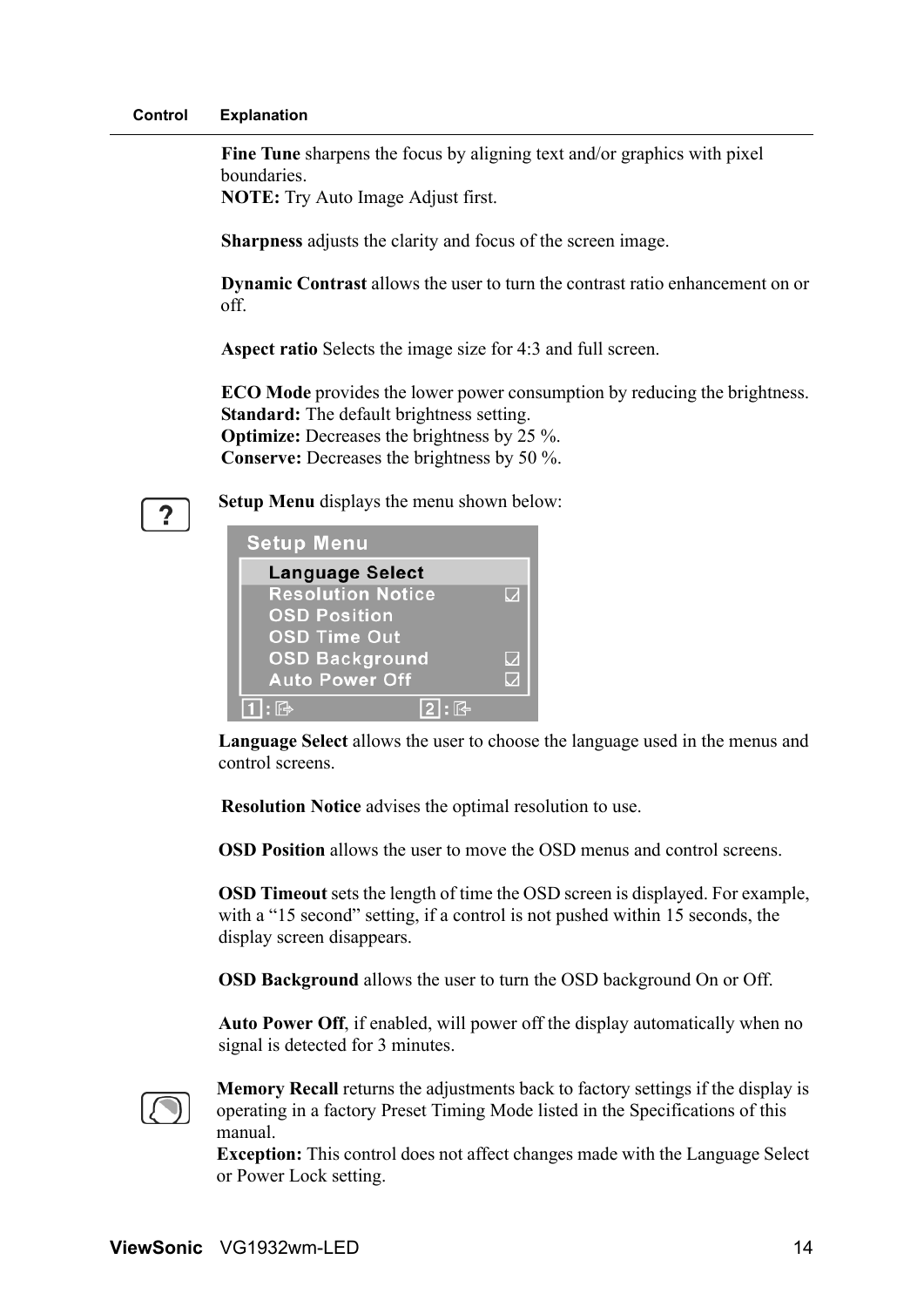# **Other Information**

# **Specifications**

| <b>LCD</b>                     | <b>Type</b><br><b>Display Size</b><br><b>Color Filter</b><br>Glass Surface | TFT (Thin Film Transistor), Active Matrix 1440 x 900 LCD,<br>0.2835 mm pixel pitch<br>Metric: 48cm<br>Imperial: 19" (18.95" viewable)<br>RGB vertical stripe<br>Anti-Glare |
|--------------------------------|----------------------------------------------------------------------------|----------------------------------------------------------------------------------------------------------------------------------------------------------------------------|
| <b>Input Signal</b>            | Video Sync                                                                 | RGB analog (0.7/1.0 Vp-p, 75 ohms)/ TMDS Digital (100ohms)<br>Separate Sync<br>f <sub>h</sub> :24-82 kHz, f <sub>v</sub> :50-75 Hz                                         |
| Compatibility                  | <b>PC</b><br>Macintosh <sup>1</sup>                                        | Up to 1440 x 900 Non-interlaced<br>Power Macintosh up to 1440 x 900                                                                                                        |
| <b>Resolution</b>              | Recommended<br>and supported                                               | 1440 x 900 @ 60 Hz<br>1280 x 1024 @ 60 Hz<br>1024 x 768 @ 60, 70, 75 Hz<br>800 x 600 @ 56, 60, 72, 75 Hz<br>720 x 400 @ 70 Hz<br>640 x 480 @ 60, 75 Hz                     |
| <b>Power</b>                   | Voltage                                                                    | 100-240 VAC, 50/60 Hz (auto switch)                                                                                                                                        |
| Display area                   | Full Scan                                                                  | 408.24 mm (H) x 255.15 mm (V)<br>16.07" (H) x 10.05" (V)                                                                                                                   |
| <b>Operating</b><br>conditions | Temperature<br>Humidity<br>Altitude                                        | +32° F to +104° F (0° C to +40° C)<br>20% to 90% (non-condensing)<br>To 10,000 feet                                                                                        |
| <b>Storage</b><br>conditions   | Temperature<br>Humidity<br>Altitude                                        | $-4^{\circ}$ F to +140 $^{\circ}$ F (-20 $^{\circ}$ C to +60 $^{\circ}$ C)<br>5% to 90% (non-condensing)<br>To 40,000 feet                                                 |
| <b>Dimensions</b>              | Physical                                                                   | 459 mm (W) x 418.9 mm (H) x 230 mm (D)<br>18.1" (W) x 16.5" (H) x 9.0" (D)                                                                                                 |
| Weight                         | Physical                                                                   | 11.11 lb (5.04 kg)                                                                                                                                                         |
| <b>Regulations</b>             |                                                                            | BSMI, CCC, PSB, C-Tick, CE, GS, Ergo,<br>Gost-R/Hygienic, Ukraine, TCO 5.0, SASO, UL/cUL, FCC-B,<br>ICES-B, TUV-S/UL-AR S Mark, NOM, ENERGY STAR <sup>®</sup>              |
| <b>Power saving</b><br>modes   | On<br>Off                                                                  | 40W (Typical) (blue LED)<br><0.1W (VG1932wm-LED-1)<br><0.3W (VG1932wm-LED-2)<br><b>Preset Timing Mode</b> (pre-adjusted to $VFSA^@1440 \times 900$ $\odot$ 60 Hz)          |

**Preset Timing Mode** (pre-adjusted to VESA<sup>®</sup> 1440 x 900 @ 60 Hz)

**Warning:** Do not set the graphics card in your computer to exceed these refresh rates; doing so may result in permanent damage to the LCD display.

<sup>1</sup> Macintosh computers older than G3 require a ViewSonic<sup>®</sup> Macintosh adapter. To order an adapter, contact ViewSonic.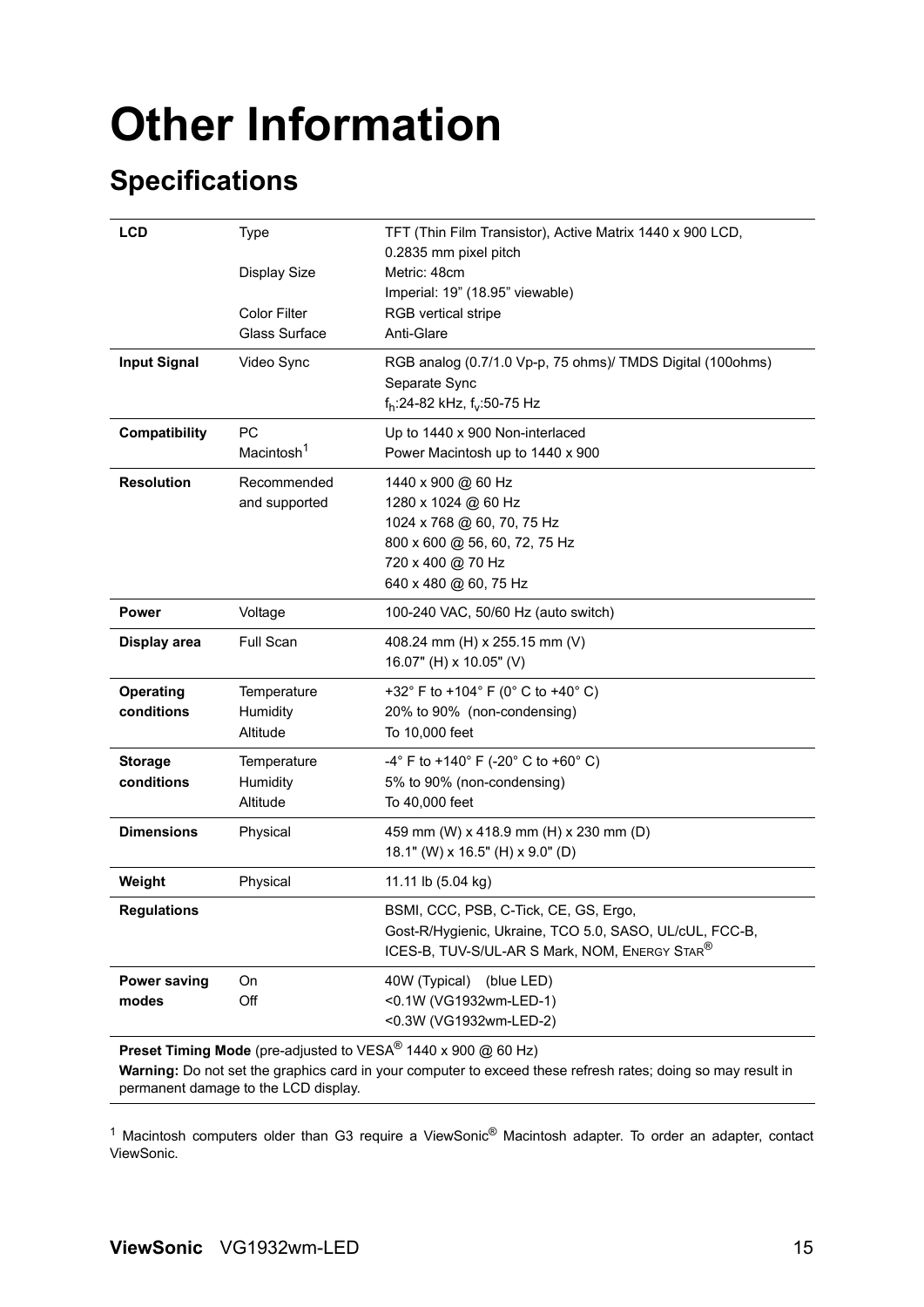# **Troubleshooting**

### **No power**

- Make sure power button (or switch) is ON.
- Make sure A/C power cord is securely connected to the LCD display.
- Plug another electrical device (like a radio) into the power outlet to verify that the outlet is supplying proper voltage.

### **Power is ON but no screen image**

- Make sure the video cable supplied with the LCD display is tightly secured to the video output port on the back of the computer. If the other end of the video cable is not attached permanently to the LCD display, tightly secure it to the LCD display.
- Adjust brightness and contrast.
- If you are using an Macintosh older than G3, you need a Macintosh adapter.

### **Wrong or abnormal colors**

- If any colors (red, green, or blue) are missing, check the video cable to make sure it is securely connected. Loose or broken pins in the cable connector could cause an improper connection.
- Connect the LCD display to another computer.
- If you have an older graphics card, contact ViewSonic® for a non-DDC adapter.

## **Control buttons do not work**

• Press only one button at a time.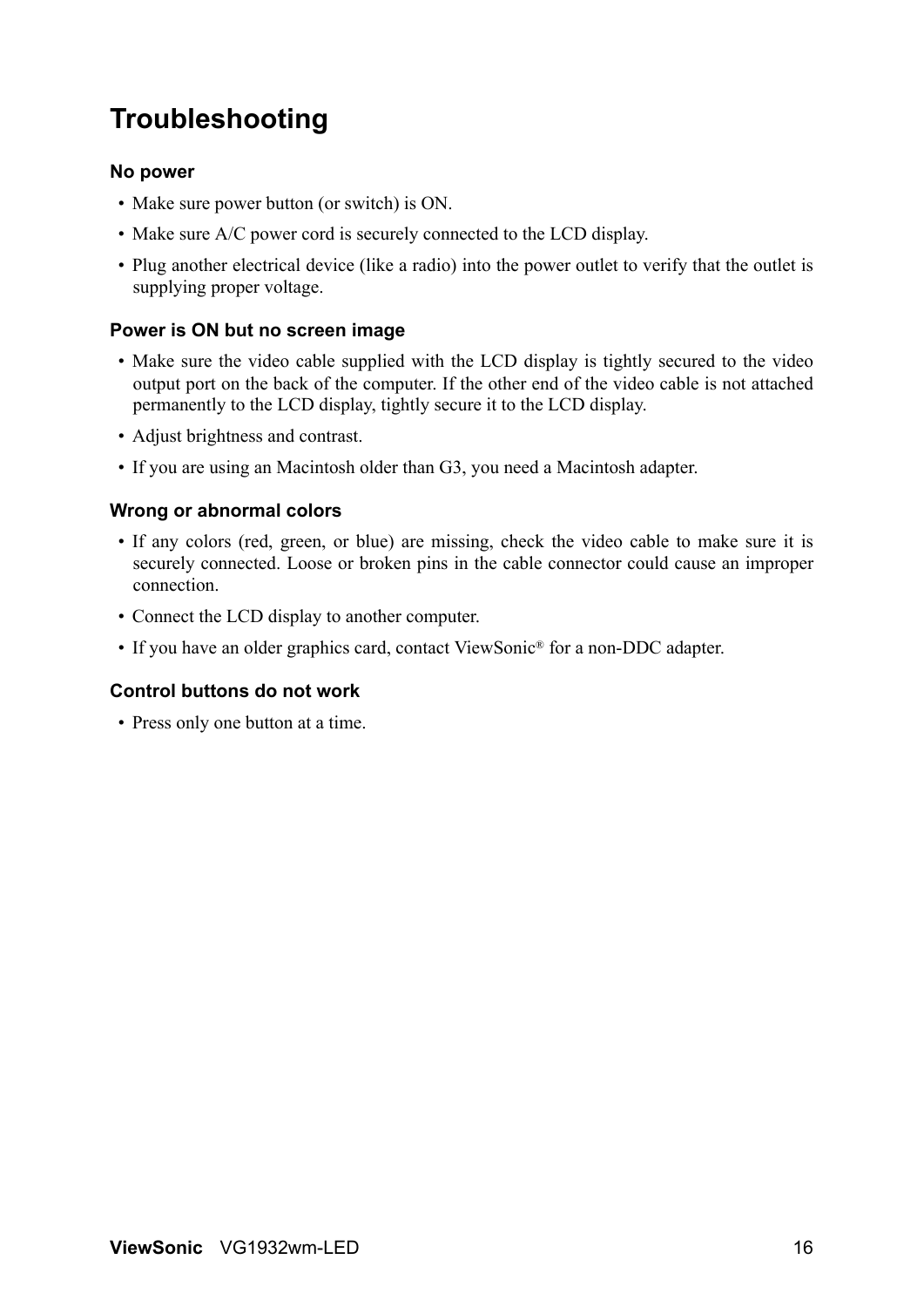# **Customer Support**

For technical support or product service, see the table below or contact your reseller. **NOTE:** You will need the product serial number.

| <b>Country/Region</b>           | Website                                        | T = Telephone<br>$F = FAX$                                                                                                                                                                                                                                                   | Email                                             |
|---------------------------------|------------------------------------------------|------------------------------------------------------------------------------------------------------------------------------------------------------------------------------------------------------------------------------------------------------------------------------|---------------------------------------------------|
| Australia/New Zealand           | www.viewsonic.com.au                           | AUS= 1800 880 818<br>NZ= 0800 008 822                                                                                                                                                                                                                                        | service@au.viewsonic.com                          |
| Canada                          | www.viewsonic.com                              | T (Toll-Free)= 1-866-463-4775<br>T (Toll)= 1-424-233-2533<br>F= 1-909-468-3757                                                                                                                                                                                               | service.ca@viewsonic.com                          |
| Europe                          | www.viewsoniceurope.com                        | www.viewsoniceurope.com/uk/Support/Calldesk.htm                                                                                                                                                                                                                              |                                                   |
| Hong Kong                       | www.hk.viewsonic.com                           | T= 852 3102 2900                                                                                                                                                                                                                                                             | service@hk.viewsonic.com                          |
| India                           | www.in.viewsonic.com                           | T= 1800 11 9999                                                                                                                                                                                                                                                              | service@in.viewsonic.com                          |
| Ireland (Eire)                  | www.viewsoniceurope.com<br>/uk/                | www.viewsoniceurope.com/<br>uk/support/call-desk/                                                                                                                                                                                                                            | service ie@viewsoniceurope.<br>com                |
| Korea                           | www.kr.viewsonic.com                           | T= 080 333 2131                                                                                                                                                                                                                                                              | service@kr.viewsonic.com                          |
| Latin America<br>(Argentina)    | www.viewsonic.com/la/                          | T= 0800-4441185                                                                                                                                                                                                                                                              | soporte@viewsonic.com                             |
| Latin America (Chile)           | www.viewsonic.com/la/                          | T= 1230-020-7975                                                                                                                                                                                                                                                             | soporte@viewsonic.com                             |
| Latin America<br>(Columbia)     | www.viewsonic.com/la/                          | T= 01800-9-157235                                                                                                                                                                                                                                                            | soporte@viewsonic.com                             |
|                                 | Latin America (Mexico)   www.viewsonic.com/la/ | T= 001-8882328722                                                                                                                                                                                                                                                            | soporte@viewsonic.com                             |
|                                 |                                                | Renta y Datos, 29 SUR 721, COL. LA PAZ, 72160 PUEBLA, PUE. Tel: 01.222.891.55.77 CON 10 LINEAS<br>Electroser, Av Reforma No. 403Gx39 y 41, 97000 Mérida, Yucatán. Tel: 01.999.925.19.16<br>Other places please refer to http://www.viewsonic.com/la/soporte/index.htm#Mexico |                                                   |
| Latin America (Peru)            | www.viewsonic.com/la/                          | T= 0800-54565                                                                                                                                                                                                                                                                | soporte@viewsonic.com                             |
| Macau                           | www.hk.viewsonic.com                           | T= 853 2870 0303                                                                                                                                                                                                                                                             | service@hk.viewsonic.com                          |
| Middle East                     | ap.viewsonic.com/me/                           | Contact your reseller                                                                                                                                                                                                                                                        | service@ap.viewsonic.com                          |
| Puerto Rico & Virgin<br>Islands | www.viewsonic.com                              | T= 1-800-688-6688 (English)<br>T= 1-866-379-1304 (Spanish)<br>F= 1-909-468-3757                                                                                                                                                                                              | service.us@viewsonic.com<br>soporte@viewsonic.com |
| Singapore/Malaysia/<br>Thailand | www.viewsonic.com.sg                           | T= 65 6461 6044                                                                                                                                                                                                                                                              | service@sg.viewsonic.com                          |
| South Africa                    | ap.viewsonic.com/za/                           | Contact your reseller                                                                                                                                                                                                                                                        | service@ap.viewsonic.com                          |
| United Kingdom                  | www.viewsoniceurope.com<br>/uk/                | www.viewsoniceurope.com/<br>uk/support/call-desk/                                                                                                                                                                                                                            | service_gb@viewsoniceurope<br>.com                |
| <b>United States</b>            | www.viewsonic.com                              | T (Toll-Free)= 1-800-688-6688<br>T (Toll)= 1-424-233-2530<br>F= 1-909-468-3757                                                                                                                                                                                               | service.us@viewsonic.com                          |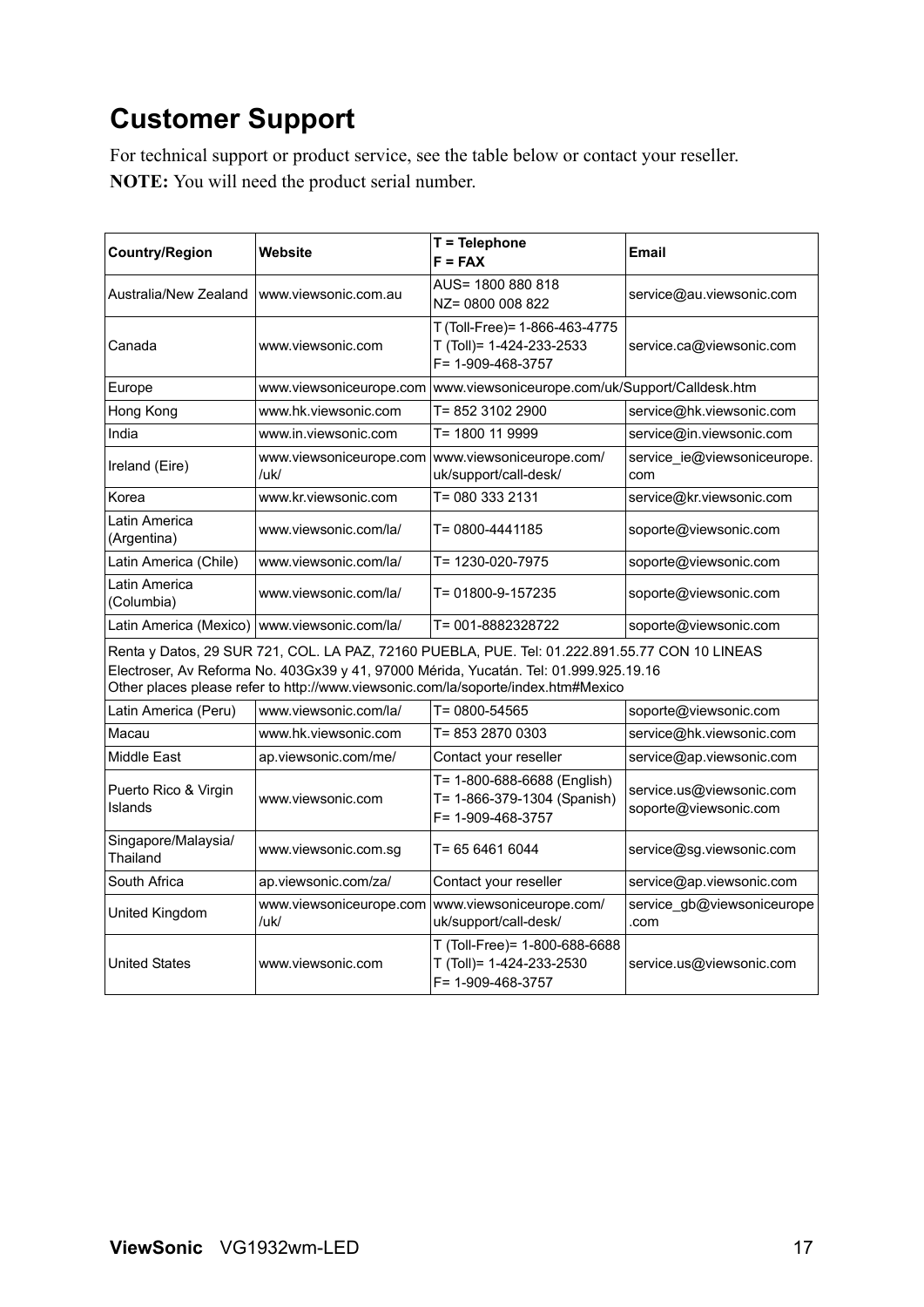# **Cleaning the LCD Display**

- MAKE SURE THE LCD DISPLAY IS TURNED OFF.
- NEVER SPRAY OR POUR ANY LIQUID DIRECTLY ONTO THE SCREEN OR CASE.

## **To clean the screen:**

- **1.** Wipe the screen with a clean, soft, lint-free cloth. This removes dust and other particles.
- **2.** If the screen still not clean, apply a small amount of non-ammonia, non-alcohol based glass cleaner onto a clean, soft, lint-free cloth, and wipe the screen.

## **To clean the case:**

- **1.** Use a soft, dry cloth.
- **2.** If the case still not clean, apply a small amount of a non-ammonia, non-alcohol based, mild non-abrasive detergent onto a clean, soft, lint-free cloth, then wipe the surface.

## **Disclaimer**

- ViewSonic<sup>®</sup> does not recommend the use of any ammonia or alcohol-based cleaners on the LCD display screen or case. Some chemical cleaners have been reported to damage the screen and/or case of the LCD display.
- ViewSonic will not be liable for damage resulting from use of any ammonia or alcoholbased cleaners.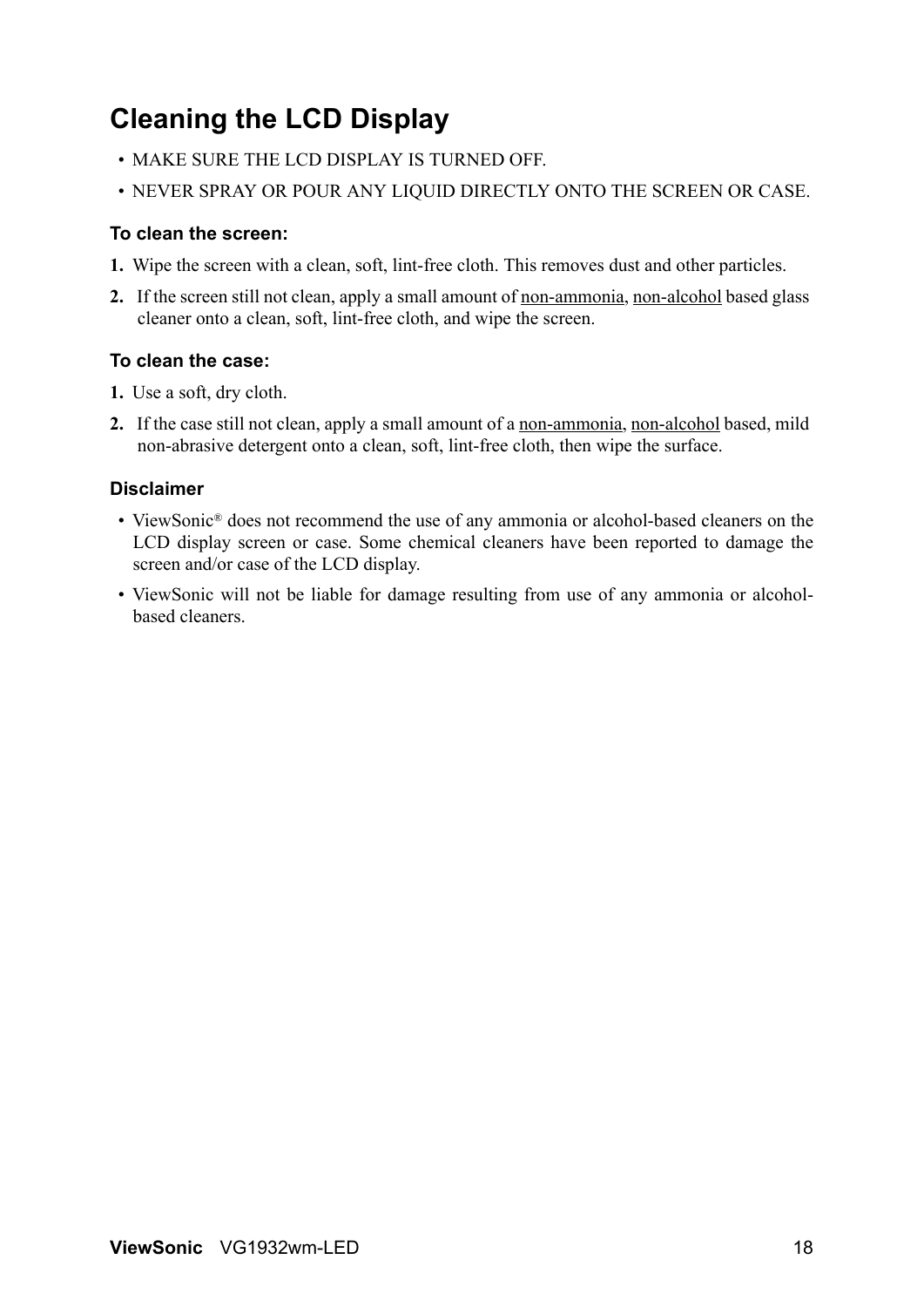# **Limited Warranty VIEWSONIC**® **LCD DISPLAY**

### **What the warranty covers:**

ViewSonic warrants its products to be free from defects in material and workmanship, under normal use, during the warranty period. If a product proves to be defective in material or workmanship during the warranty period, ViewSonic will, at its sole option, repair or replace the product with a like product. Replacement product or parts may include remanufactured or refurbished parts or components.

### **How long the warranty is effective:**

ViewSonic LCD displays are warranted for 3 years for all parts including the light source and 3 years for all labor from the date of the first consumer purchase.

### **Who the warranty protects:**

This warranty is valid only for the first consumer purchaser.

### **What the warranty does not cover:**

- **1.** Any product on which the serial number has been defaced, modified or removed.
- **2.** Damage, deterioration or malfunction resulting from:
	- **a.** Accident, misuse, neglect, fire, water, lightning, or other acts of nature, unauthorized product modification, or failure to follow instructions supplied with the product.
	- **b.** Any damage of the product due to shipment.
	- **c.** Removal or installation of the product.
	- **d.** Causes external to the product, such as electrical power fluctuations or failure.
	- **e.** Use of supplies or parts not meeting ViewSonic's specifications.
	- **f.** Normal wear and tear.
	- **g.** Any other cause which does not relate to a product defect.
- **3.** Any product exhibiting a condition commonly known as "image burn-in" which results when a static image is displayed on the product for an extended period of time.
- **4.** Removal, installation, one way transportation, insurance, and set-up service charges.

#### **How to get service:**

- **1.** For information about receiving service under warranty, contact ViewSonic Customer Support (Please refer to Customer Support page). You will need to provide your product's serial number.
- **2.** To obtain warranty service, you will be required to provide (a) the original dated sales slip, (b) your name, (c) your address, (d) a description of the problem, and (e) the serial number of the product.
- **3.** Take or ship the product freight prepaid in the original container to an authorized ViewSonic service center or ViewSonic.
- **4.** For additional information or the name of the nearest ViewSonic service center, contact ViewSonic.

#### **Limitation of implied warranties:**

There are no warranties, express or implied, which extend beyond the description contained herein including the implied warranty of merchantability and fitness for a particular purpose.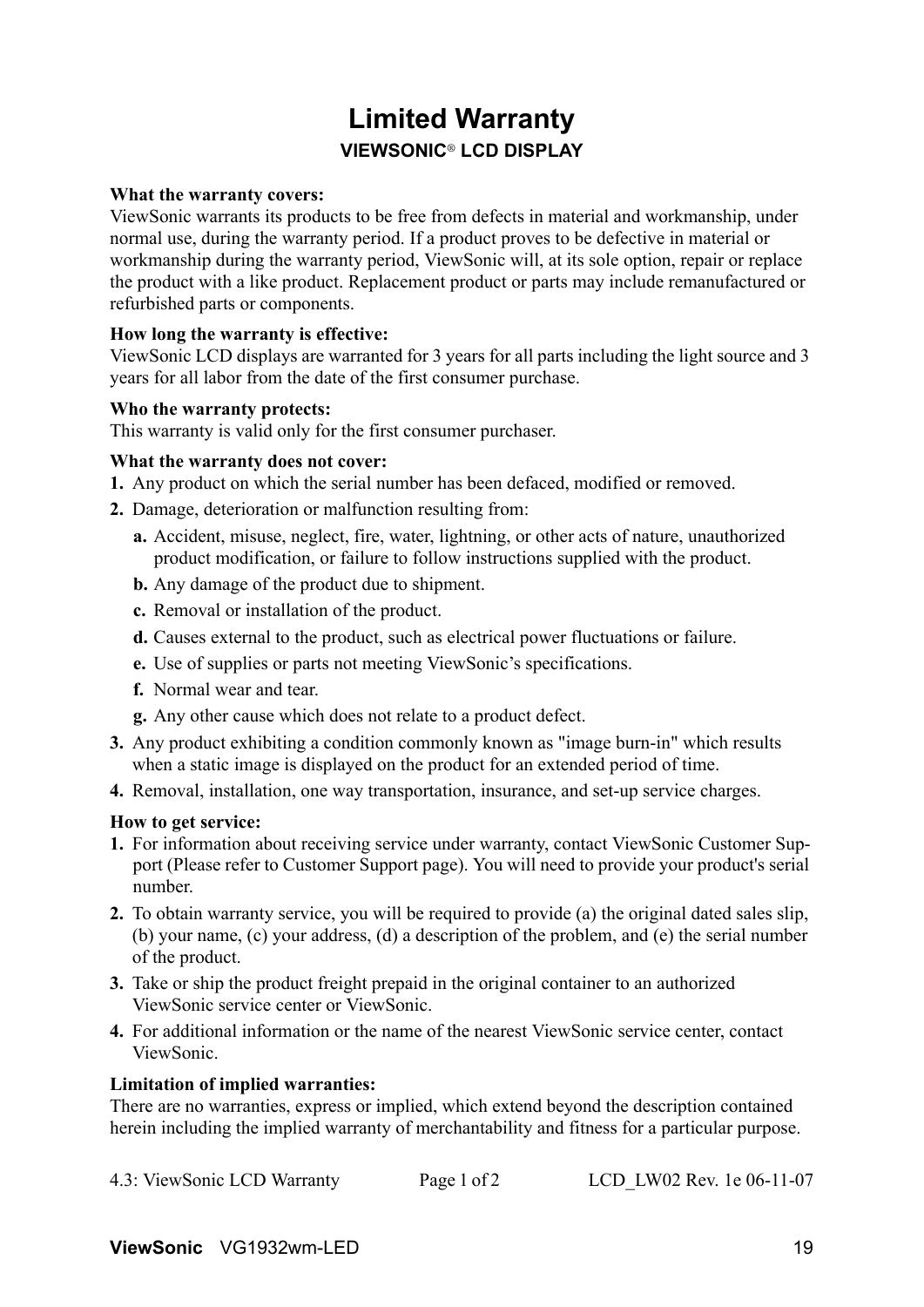### **Exclusion of damages:**

ViewSonic's liability is limited to the cost of repair or replacement of the product. ViewSonic shall not be liable for:

- **1.** Damage to other property caused by any defects in the product, damages based upon inconvenience, loss of use of the product, loss of time, loss of profits, loss of business opportunity, loss of goodwill, interference with business relationships, or other commercial loss, even if advised of the possibility of such damages.
- **2.** Any other damages, whether incidental, consequential or otherwise.
- **3.** Any claim against the customer by any other party.
- **4.** Repair or attempted repair by anyone not authorized by ViewSonic.

### **Effect of state law:**

This warranty gives you specific legal rights, and you may also have other rights which vary from state to state. Some states do not allow limitations on implied warranties and/or do not allow the exclusion of incidental or consequential damages, so the above limitations and exclusions may not apply to you.

### **Sales outside the U.S.A. and Canada:**

For warranty information and service on ViewSonic products sold outside of the U.S.A. and Canada, contact ViewSonic or your local ViewSonic dealer.

The warranty period for this product in mainland China (Hong Kong, Macao and Taiwan Excluded) is subject to the terms and conditions of the Maintenance Guarantee Card.

For users in Europe and Russia, full details of warranty provided can be found in www.viewsoniceurope.com under Support/Warranty Information.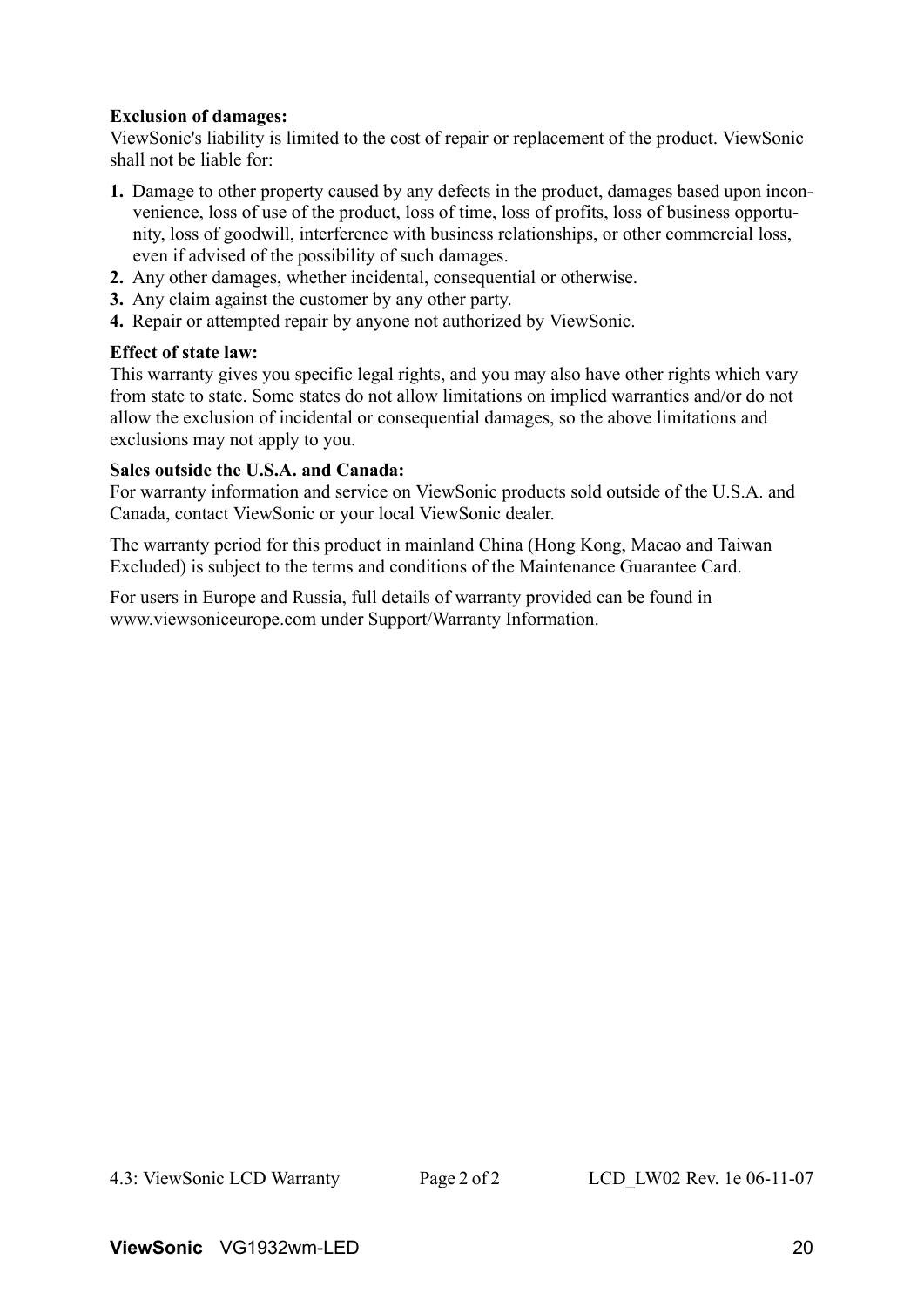# **Mexico Limited Warranty VIEWSONIC® DISPLAY PRODUCTS**

#### **What the warranty covers:**

ViewSonic warrants its products to be free from defects in material and workmanship, under normal use, during the warranty period. If a product proves to be defective in material or workmanship during the warranty period, ViewSonic will, at its sole option, repair or replace the product with a like product. Replacement product or parts may include remanufactured or refurbished parts or components & accessories.

#### **How long the warranty is effective:**

ViewSonic LCD displays are warranted for 3 years for all parts including the light source and 3 years for all labor from the date of the first consumer purchase.

#### **Who the warranty protects:**

This warranty is valid only for the first consumer purchaser.

#### **What the warranty does not cover:**

- 1. Any product on which the serial number has been defaced, modified or removed.
- 2. Damage, deterioration or malfunction resulting from:
	- a. Accident, misuse, neglect, fire, water, lightning, or other acts of nature, unauthorized product modification, unauthorized attempted repair, or failure to follow instructions supplied with the product.
	- b. Any damage of the product due to shipment.
	- c. Causes external to the product, such as electrical power fluctuations or failure.
	- d. Use of supplies or parts not meeting ViewSonic's specifications.
	- e. Normal wear and tear.
	- f. Any other cause which does not relate to a product defect.
- 7. Any product exhibiting a condition commonly known as "image burn-in" which results when a static image is displayed on the product for an extended period of time.
- 8. Removal, installation, insurance, and set-up service charges.

#### **How to get service:**

For information about receiving service under warranty, contact ViewSonic Customer Support (Please refer to the attached Customer Support page). You will need to provide your product's serial number, so please record the product information in the space provided below on your purchase for your future use. Please retain your receipt of proof of purchase to support your warranty claim.

For Your Records

| Product Name:    | Model Number:                               |
|------------------|---------------------------------------------|
| Document Number: | Serial Number:                              |
| Purchase Date:   | <b>Extended Warranty Purchase?</b><br>'Y/N) |
|                  | If so, what date does warranty expire?      |

- 1. To obtain warranty service, you will be required to provide (a) the original dated sales slip, (b) your name, (c) your address, (d) a description of the problem, and (e) the serial number of the product.
- 2. Take or ship the product in the original container packaging to an authorized ViewSonic service center.
- 3. Round trip transportation costs for in-warranty products will be paid by ViewSonic.

#### **Limitation of implied warranties:**

There are no warranties, express or implied, which extend beyond the description contained herein including the implied warranty of merchantability and fitness for a particular purpose.

#### **Exclusion of damages:**

ViewSonic's liability is limited to the cost of repair or replacement of the product. ViewSonic shall not be liable for:

- 1. Damage to other property caused by any defects in the product, damages based upon inconvenience, loss of use of the product, loss of time, loss of profits, loss of business opportunity, loss of goodwill, interference with business relationships, or other commercial loss, even if advised of the possibility of such damages.
- 2. Any other damages, whether incidental, consequential or otherwise.
- 3. Any claim against the customer by any other party.
- 4. Repair or attempted repair by anyone not authorized by ViewSonic.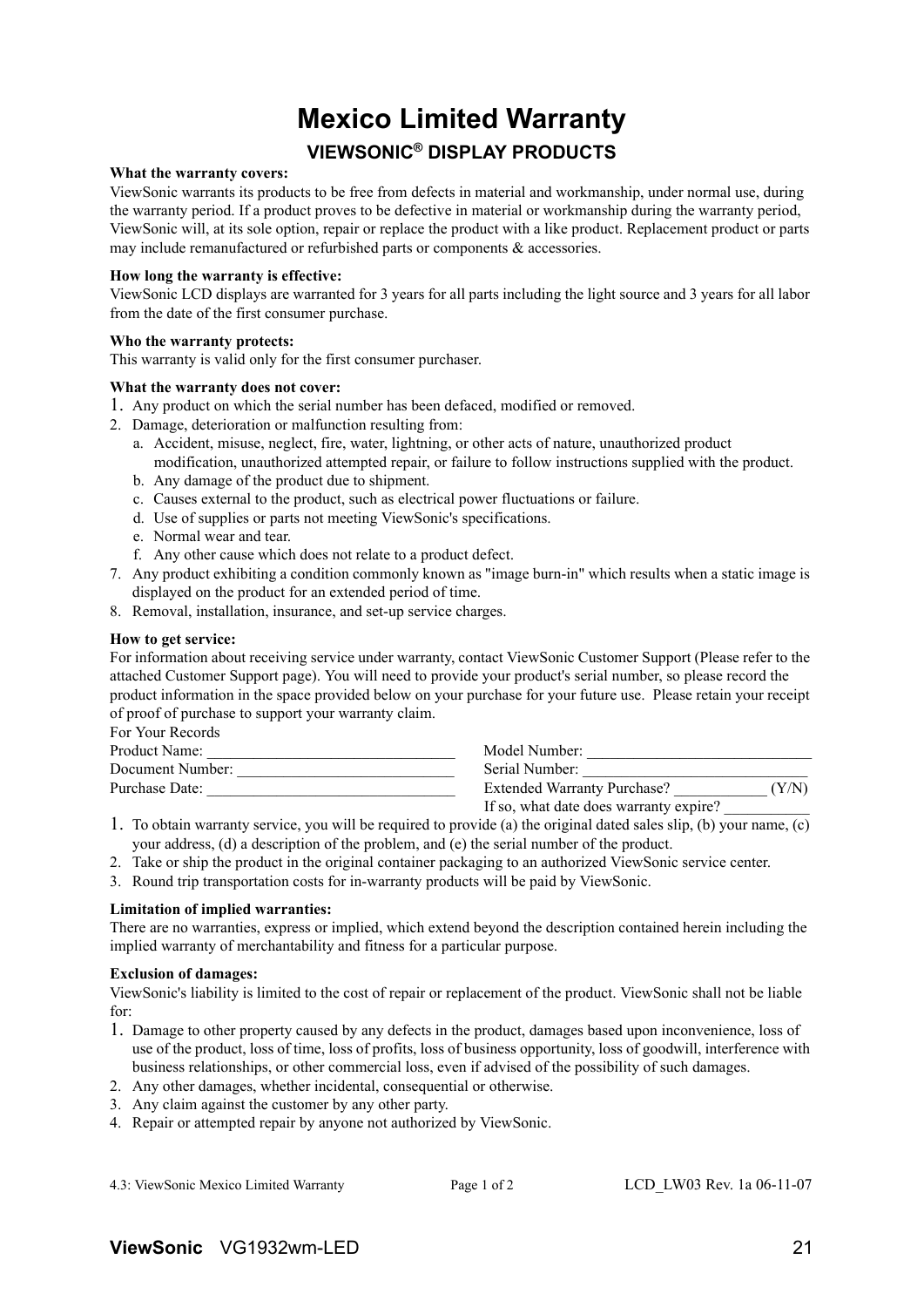| Contact Information for Sales & Authorized Service (Centro Autorizado de Servicio) within Mexico:   |                                                              |  |  |  |  |
|-----------------------------------------------------------------------------------------------------|--------------------------------------------------------------|--|--|--|--|
| Name, address, of manufacturer and importers:                                                       |                                                              |  |  |  |  |
| México, Av. de la Palma #8 Piso 2 Despacho 203, Corporativo Interpalmas,                            |                                                              |  |  |  |  |
| Col. San Fernando Huixquilucan, Estado de México                                                    |                                                              |  |  |  |  |
| Tel: (55) 3605-1099                                                                                 |                                                              |  |  |  |  |
| http://www.viewsonic.com/la/soporte/index.htm                                                       |                                                              |  |  |  |  |
| NÚMERO GRATIS DE ASISTENCIA TÉCNICA PARA TODO MÉXICO: 001.866.823.2004                              |                                                              |  |  |  |  |
| Hermosillo:                                                                                         | Villahermosa:                                                |  |  |  |  |
| Distribuciones y Servicios Computacionales SA de CV. Compumantenimietnos Garantizados, S.A. de C.V. |                                                              |  |  |  |  |
| Calle Juarez 284 local 2                                                                            | AV. GREGORIO MENDEZ #1504                                    |  |  |  |  |
| Col. Bugambilias C.P: 83140                                                                         | COL, FLORIDA C.P. 86040                                      |  |  |  |  |
| Tel: 01-66-22-14-9005                                                                               | Tel: 01 (993) 3 52 00 47 / 3522074 / 3 52 20 09              |  |  |  |  |
| E-Mail: disc2@hmo.megared.net.mx                                                                    | E-Mail: compumantenimientos@prodigy.net.mx                   |  |  |  |  |
| Puebla, Pue. (Matriz):                                                                              | Veracruz, Ver.:                                              |  |  |  |  |
| RENTA Y DATOS, S.A. DE C.V. Domicilio:                                                              | CONEXION Y DESARROLLO, S.A DE C.V. Av.                       |  |  |  |  |
| 29 SUR 721 COL. LA PAZ                                                                              | Americas #419                                                |  |  |  |  |
| 72160 PUEBLA, PUE.                                                                                  | ENTRE PINZÓN Y ALVARADO                                      |  |  |  |  |
| Tel: 01(52).222.891.55.77 CON 10 LINEAS                                                             | Fracc. Reforma C.P. 91919                                    |  |  |  |  |
| E-Mail: datos@puebla.megared.net.mx                                                                 | Tel: 01-22-91-00-31-67                                       |  |  |  |  |
|                                                                                                     | E-Mail: gacosta@qplus.com.mx                                 |  |  |  |  |
| Chihuahua                                                                                           | Cuernavaca                                                   |  |  |  |  |
| Soluciones Globales en Computación                                                                  | Compusupport de Cuernavaca SA de CV                          |  |  |  |  |
| C. Magisterio # 3321 Col. Magisterial                                                               | Francisco Leyva # 178 Col. Miguel Hidalgo                    |  |  |  |  |
| Chihuahua, Chih.                                                                                    | C.P. 62040, Cuernavaca Morelos                               |  |  |  |  |
| Tel: 4136954                                                                                        | Tel: 01 777 3180579 / 01 777 3124014                         |  |  |  |  |
| E-Mail: Cefeo@soluglobales.com                                                                      | E-Mail: aquevedo@compusupportcva.com                         |  |  |  |  |
| <b>Distrito Federal:</b>                                                                            | Guadalajara, Jal.:                                           |  |  |  |  |
| QPLUS, S.A. de C.V.                                                                                 | SERVICRECE, S.A. de C.V.                                     |  |  |  |  |
| Av. Coyoacán 931                                                                                    | Av. Niños Héroes # 2281                                      |  |  |  |  |
| Col. Del Valle 03100, México, D.F.                                                                  | Col. Arcos Sur, Sector Juárez                                |  |  |  |  |
| Tel: 01(52)55-50-00-27-35                                                                           | 44170, Guadalajara, Jalisco                                  |  |  |  |  |
| E-Mail: gacosta@qplus.com.mx                                                                        | Tel: 01(52)33-36-15-15-43<br>E-Mail: mmiranda@servicrece.com |  |  |  |  |
|                                                                                                     |                                                              |  |  |  |  |
| Guerrero Acapulco                                                                                   | Monterrey:                                                   |  |  |  |  |
| GS Computación (Grupo Sesicomp)                                                                     | <b>Global Product Services</b>                               |  |  |  |  |
| Progreso #6-A, Colo Centro                                                                          | Mar Caribe # 1987, Esquina con Golfo Pérsico                 |  |  |  |  |
| 39300 Acapulco, Guerrero<br>Tel: 744-48-32627                                                       | Fracc. Bernardo Reyes, CP 64280<br>Monterrey N.L. México     |  |  |  |  |
|                                                                                                     | Tel: 8129-5103                                               |  |  |  |  |
|                                                                                                     | E-Mail: aydeem@gps1.com.mx                                   |  |  |  |  |
|                                                                                                     |                                                              |  |  |  |  |
| <b>MERIDA:</b><br><b>ELECTROSER</b>                                                                 | Oaxaca, Oax.:<br>CENTRO DE DISTRIBUCION Y                    |  |  |  |  |
| Av Reforma No. 403Gx39 y 41                                                                         | SERVICIO, S.A. de C.V.                                       |  |  |  |  |
| Mérida, Yucatán, México CP97000                                                                     | Murguía # 708 P.A., Col. Centro, 68000, Oaxaca               |  |  |  |  |
| Tel: (52) 999-925-1916                                                                              | Tel: 01(52)95-15-15-22-22                                    |  |  |  |  |
| E-Mail: rrrb@sureste.com                                                                            | Fax: 01(52)95-15-13-67-00                                    |  |  |  |  |
|                                                                                                     | E-Mail. gpotai2001@hotmail.com                               |  |  |  |  |
| Tijuana:                                                                                            | <b>FOR USA SUPPORT:</b>                                      |  |  |  |  |
| <b>STD</b>                                                                                          | ViewSonic Corporation                                        |  |  |  |  |
| Av Ferrocarril Sonora #3780 L-C                                                                     | 381 Brea Canyon Road, Walnut, CA. 91789 USA                  |  |  |  |  |
| Col 20 de Noviembre                                                                                 | Tel: 800-688-6688 (English); 866-323-8056 (Spanish);         |  |  |  |  |
| Tijuana, Mexico                                                                                     | Fax: 1-800-685-7276                                          |  |  |  |  |
|                                                                                                     | E-Mail: http://www.viewsonic.com                             |  |  |  |  |

4.3: ViewSonic Mexico Limited Warranty Page 2 of 2 LCD\_LW03 Rev. 1a 06-11-07